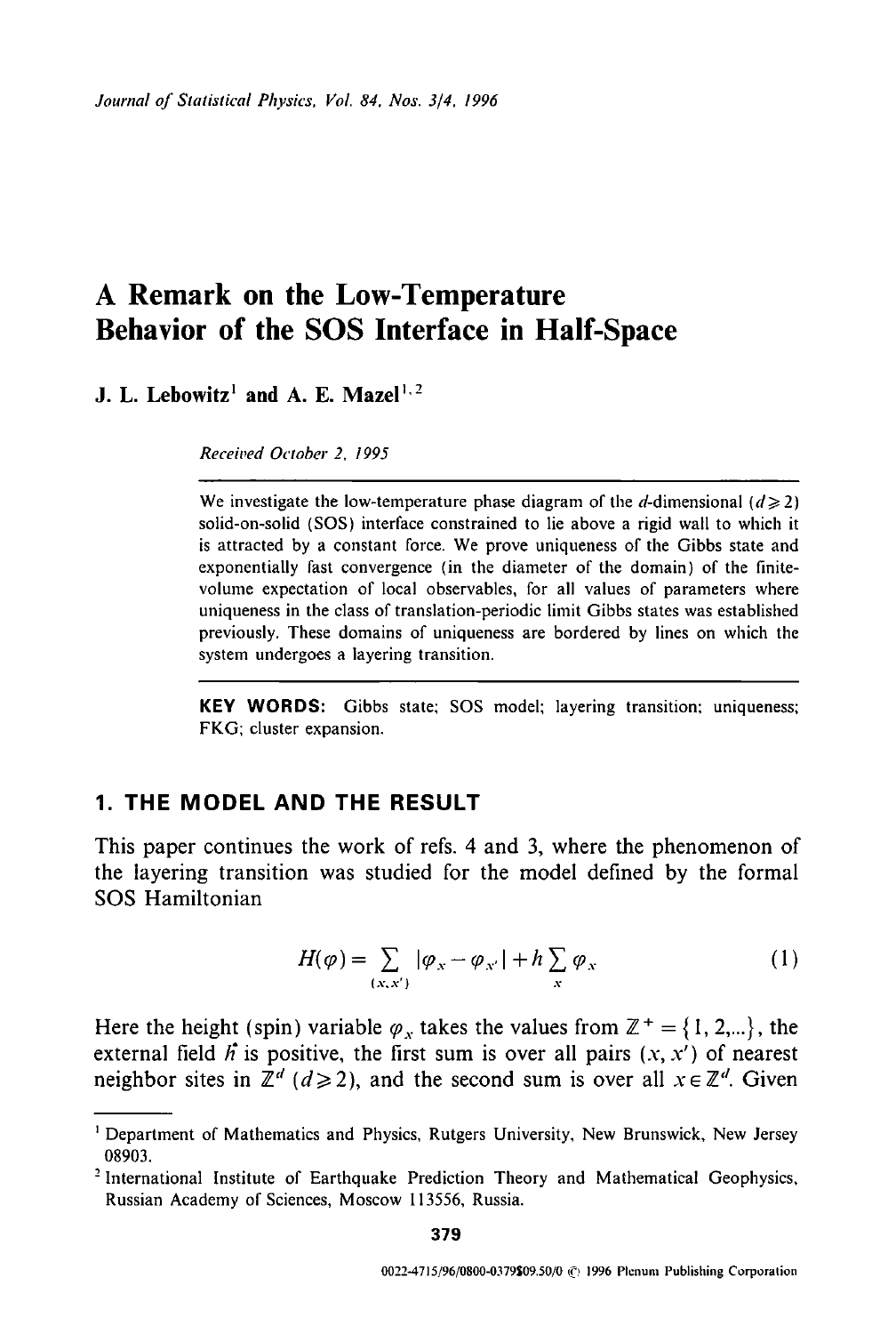#### 380 **Lebowitz and** Mazel

a configuration  $\varphi_V \in (\mathbb{Z}^+)^V$  in a finite domain  $V \in \mathbb{Z}^d$  and a boundary condition  $\overline{\phi}_{V} \in (\mathbb{Z}^+)^{V^c}$ ,  $V^c = \mathbb{Z}^d \backslash V$ , the conditional Hamiltonian is

$$
H(\varphi_V|\bar{\varphi}_{V^c}) = \sum_{(x,x'):\,x,x'\in V} |\varphi_x - \varphi_{x'}|
$$
  
+ 
$$
\sum_{(x,x'):\,x\in V,\,x'\in V^c} |\varphi_x - \bar{\varphi}_{x'}| + h \sum_{x\in V} \varphi_x
$$
 (2)

Here and below the sum  $\sum_{(x,x'):\,x,x'\in V}$  is taken over all pairs  $(x,x')$  of nearest neighbor sites in V and the sum  $\sum_{(x,x'):\,x\in V, x'\in V'}$  is taken over all pairs  $(x, x')$  of nearest neighbor sites with one site in V and other site in  $V<sup>c</sup>$ . The corresponding partition function is

$$
\mathcal{Z}(V|\bar{\varphi}_{V^c}) = \sum_{\varphi_V} \exp(-\beta H(\varphi_V|\bar{\varphi}_{V^c}))
$$
\n(3)

and the finite-volume Gibbs measure is defined by

$$
\langle f(\varphi_{V}) \rangle_{V, \bar{\varphi}_{V}} = \left\{ \sum_{\varphi_{V}} f(\varphi_{V}) \exp(-\beta H(\varphi_{V} | \bar{\varphi}_{V})) \right\} / \Xi(V | \bar{\varphi}_{V'}) \qquad (4)
$$

where  $\beta > 0$  is the inverse temperature.

Denote by  $\varphi^{(k)}$ ,  $k \in \mathbb{Z}^+$ , the constant configuration  $\varphi^{(k)}_{k} \equiv k$ . Then:

**Theorem DM.<sup>(4)</sup>** There exist a constant  $\beta_0$  and a sequence of continuous functions

$$
\infty \equiv h_0^*(\beta) > h_1^*(\beta) > \cdots > h_k^*(\beta) > \cdots
$$

such that for any  $\beta \geq \beta_0$  and  $k \in \mathbb{Z}^+$ :

(i) In the interval  $h \in (h^*_{\kappa}(\beta), h^*_{\kappa-1}(\beta))$  the model has a unique  $\mathbb{Z}^d$ -periodic Gibbs state generated by the boundary condition  $\varphi^{(k)}$  and  $\log \mathcal{Z}(V|\varphi_{Vc}^{(k)})$  admits a convergent polymer expansion.

(ii) For  $h = h^*_{k}(\beta)$  the set of  $\mathbb{Z}^d$ -periodic extreme limit Gibbs states consists precisely of two elements, generated by the boundary conditions  $(\varphi^{(k)}$  and  $(\varphi^{(k+1)})$ ; both  $\log \mathcal{Z}(V|\varphi^{(k)}_{Vc})$  and  $\log \mathcal{Z}(V|\varphi^{(k+1)}_{Vc})$  admit a convergent polymer expansion.

An improvement of this result was given in ref. 3.

**Theorem CM.**<sup>(3)</sup> For  $d=2$  there exists  $\beta_0$  such that for all  $\beta \ge \beta_0$ there are positive numbers  $\{h^*_k(\beta)\}_{k=1}^{k_{\text{max}}}$ , with  $k_{\text{max}} = \lfloor \exp(\beta/20,000) \rfloor$ , such that the following hold for  $k = 1, ..., k_{\text{max}}$ :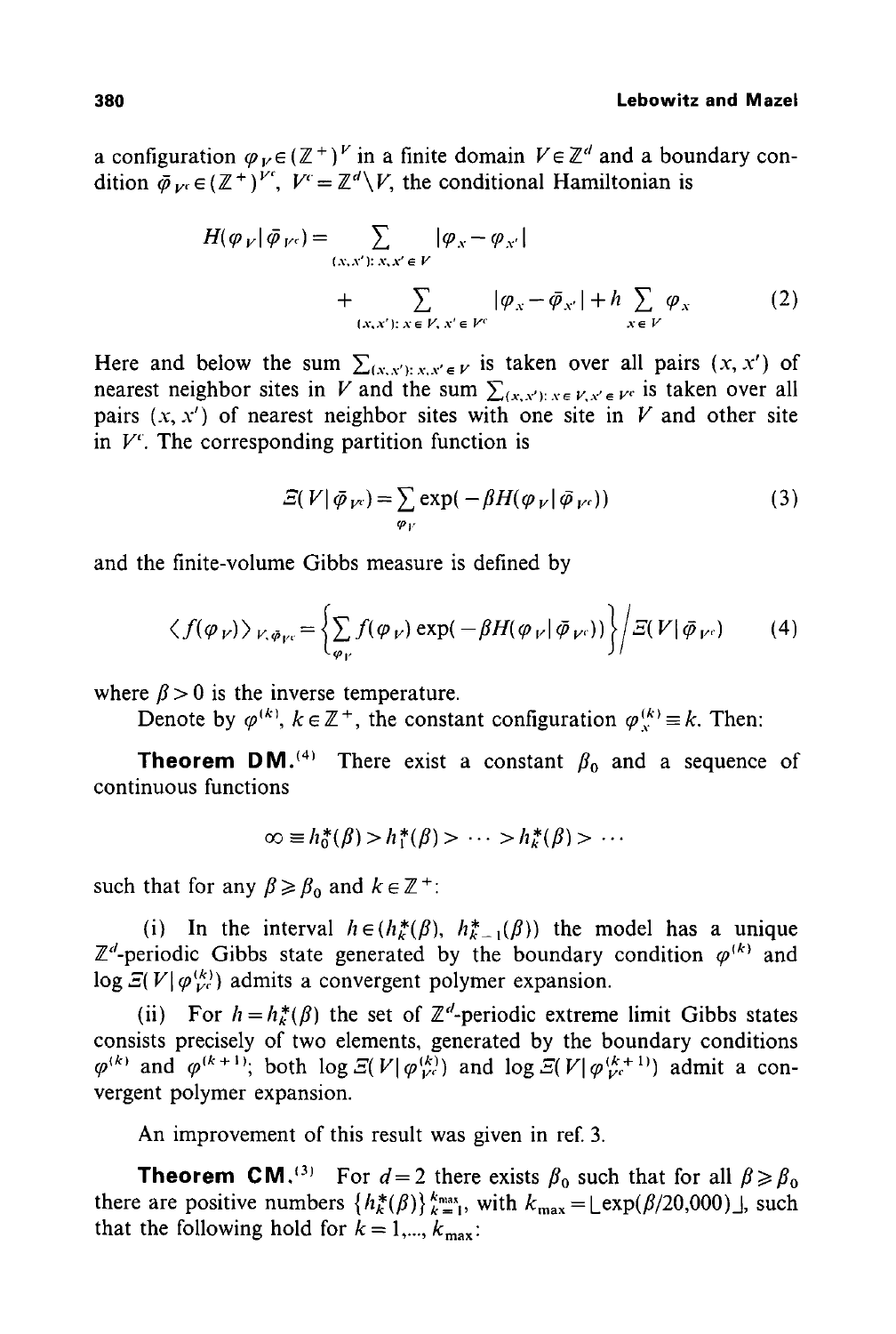(i) 
$$
\frac{1}{4}e^{-4\beta k} \leq \beta h_k^*(\beta) \leq 4e^{-4\beta k}
$$
.

(ii) If  $h^*_{k}(\beta) < h < h^*_{k-1}(\beta)$  [define  $h^*_{0}(\beta) = +\infty$ ], then (a) there exists a unique Gibbs measure for the interaction (1), and (b) there exists  $C_0(\beta, h) > 0$  such that for any  $N \geq \lfloor \frac{8}{h} + 1 \rfloor$  and cubic domain V of linear size N

$$
\sup_{\bar{\varphi}_{\Gamma^c},\bar{\varphi}_{\Gamma^c}} |\langle \varphi_0 \rangle_{V,\bar{\varphi}_{\Gamma^c}} - \langle \varphi_0 \rangle_{V,\bar{\varphi}_{\Gamma^c}}| \leq e^{-C_0(\beta,h)N}
$$

(iii) If  $h=h_k^*(\beta)$ , then both  $\log \mathcal{Z}(V|\varphi_{V^c}^{(k)})$  and  $\log \mathcal{Z}(V|\varphi_{V^c}^{(k+1)})$ admit a convergent cluster expansion. Hence there are at least two distinct extreme Gibbs measures.

Here and below,  $|\cdot|$  denotes the integer part. The improvement of ref. 3 over ref. 4 is the global uniqueness statement (ii.a) and the estimate of the dependence on the boundary condition (ii.b). Here we prove the following theorem.

**Theorem.** There exist a constant  $\beta_0$  and a sequence of continuous functions

$$
\infty \equiv h_0^*(\beta) > h_1^*(\beta) > \cdots > h_k^*(\beta) > \cdots
$$

such that for any  $\beta \ge \beta_0$  and  $k \in \mathbb{Z}^+$ :

(i) In the interval  $h \in (h^*_{k}(\beta), h^*_{k-1}(\beta))$  the model has a unique limit Gibbs state generated by the boundary condition  $\varphi^{(k)}$  and log  $\mathcal{E}(V|\varphi_{V}^{(k)})$ admits a convergent polymer expansion; moreover, there exists  $C_1(\beta, h) > 0$ such that for any cube V of the linear size  $N \geq 14d/h + 1$ 

$$
\sup_{\bar{\varphi}_{V},\bar{\varphi}_{V}'} |\langle \varphi_0 \rangle_{V, \bar{\varphi}_{V^c}} - \langle \varphi_0 \rangle_{V, \bar{\varphi}_{V^c}'}| \leq e^{-C_1(\beta, h)N}
$$

(ii) For  $h=h^*_{k}(\beta)$  the set of  $\mathbb{Z}^d$ -periodic extreme limit Gibbs states consists precisely of two elements, generated by the boundary conditions  $\varphi^{(k)}$  and  $\varphi^{(k+1)}$ ; both log  $\mathcal{Z}(V|\varphi_{Vc}^{(k)})$  and log  $\mathcal{Z}(V|\varphi_{Vc}^{(k+1)})$  admit a convergent polymer expansion.

The difference between our theorem and one of ref. 3 is that we remove the restrictions  $k \leq k_{\text{max}}$  and  $d = 2$ . Comparing the methods of refs. 4 and 3 and the present paper one may say the following. In ref. 4 the authors constructed a polymer expansion for  $\log \mathcal{Z}(V|\varphi_{V_{\epsilon}}^{(k)})$  providing a complete proof for the case

$$
e^{-4\beta k + \beta/100} \leq \beta h \leq e^{-4\beta(k-1) - \beta/100}
$$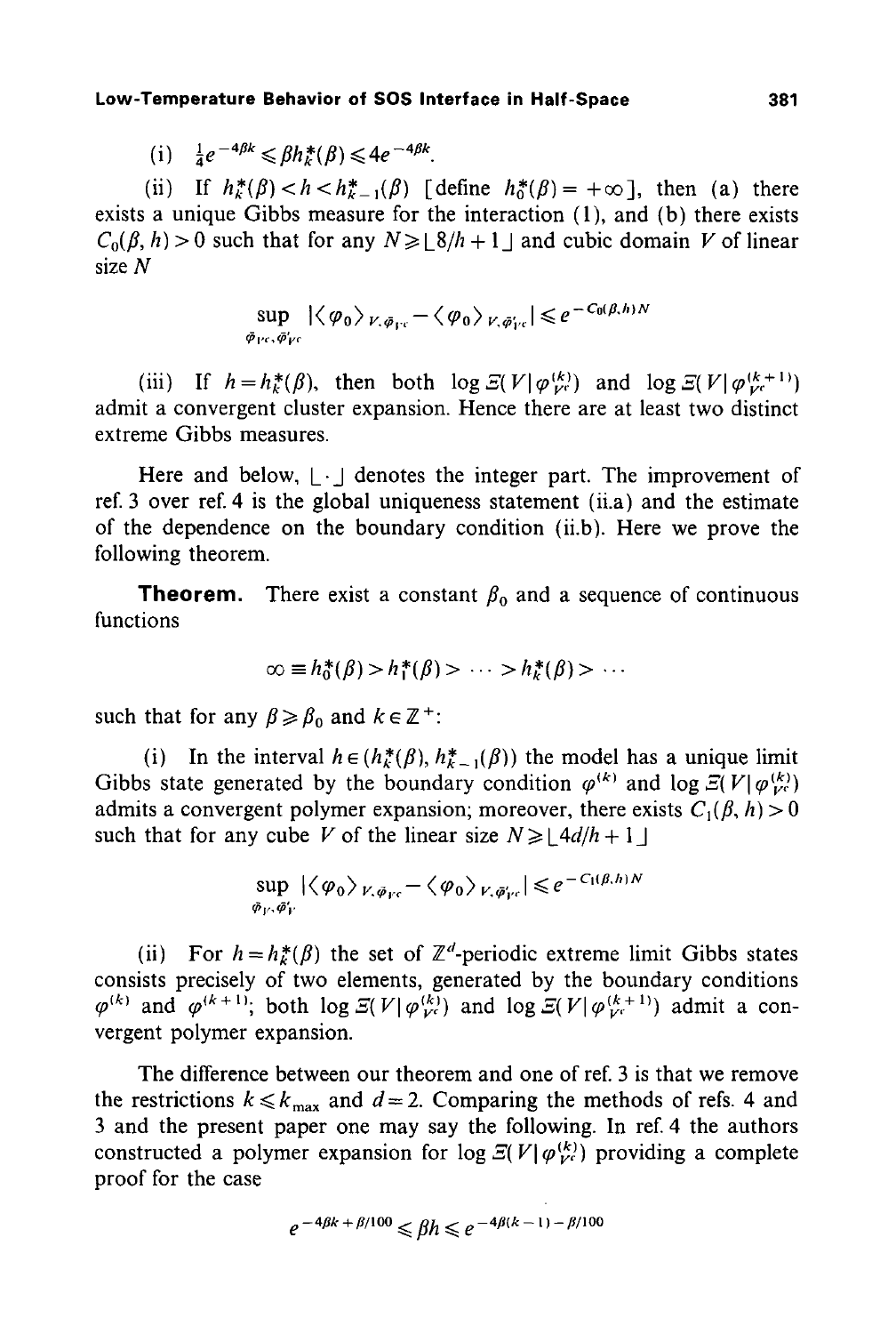**382 Lebowitz and Mazel** 

The rest of the proof in ref. 4 is rather sketchy and, as was pointed out in ref. 3, contains a mistake. This mistake is corrected here in the Appendix. Many details skipped in ref. 4 can be found in ref. 3.

The main achievement of ref. 3 is the control of a partition function with an *arbitrary* boundary condition. An arbitrary boundary condition produces a complicated boundary layer called a *boundary contour* which penetrates into the interior of  $V$  (see Section 8 for a precise definition). It was proven in ref. 3 that this boundary contour does not penetrate too deeply inside the domain. The result required a very detailed investigation of the geometry of this contour.

In the present paper we combine some results and ideas in refs. 4 and 3 with FKG inequalities, which permits us to avoid the study of this complicated boundary contour for an arbitrary boundary condition. Instead we show that global uniqueness follows from uniqueness in the class of translation-invariant limit Gibbs states, which is much easier to establish. In addition we develop a new method for analyzing the boundary contour which requires only a minimal knowledge of its geometry. What one really needs is "good control" over the Gibbs state with *stable* boundary conditions  $\varphi_{V^c}^{(k)}$  [for  $h \in (h_k^*(\beta), h_{k-1}^*(\beta))$ ] and rough *a priori* estimates on the influence of *unstable* sites,  $\varphi$ ,  $\neq k$ , in the boundary condition, on the probability of the boundary contour. This good control is a simple consequence of the cluster expansion constructed in ref. 4 and *a priori* bounds are deduced from the Jensen and FKG inequalities. Remaining statements of our Theorem are simply borrowed from Theorem DM.

If instead of h one considers  $\tilde{h} = \beta h$  as a parameter independent of  $\beta$ , then it is not hard to check that the analog of the above Theorem describing the low-temperature phase diagram of the model is true. In the parameter space  $(\beta, \tilde{h})$  the high-temperature behavior of the model can also be understood: given  $\tilde{h}$ , there exists  $\beta_1 = \beta_1(\tilde{h})$  such that for  $\beta < \beta_1$  the limit Gibbs state is unique and admits a high-temperature expansion. This high-temperature limit Gibbs measure can be easily constructed as a small perturbation of the noninteracting system. Consequently each of the curves of the first-order phase transition constructed in the Theorem terminates at some point  $\beta = \beta^{(k)}$  as  $\beta$  goes from  $\infty$ to 0.

The situation in the parameter plane  $(\beta, h)$  is more complicated. We believe that for  $\beta$  small enough one still has a unique limit Gibbs state, but this measure cannot be considered as a small perturbation of an independent field. There may also be a difference in the high-temperature behavior of the model for  $d=2$  and  $d\ge 3$ , as is the case for the unconstrained SOS model without a field. $(2,7)$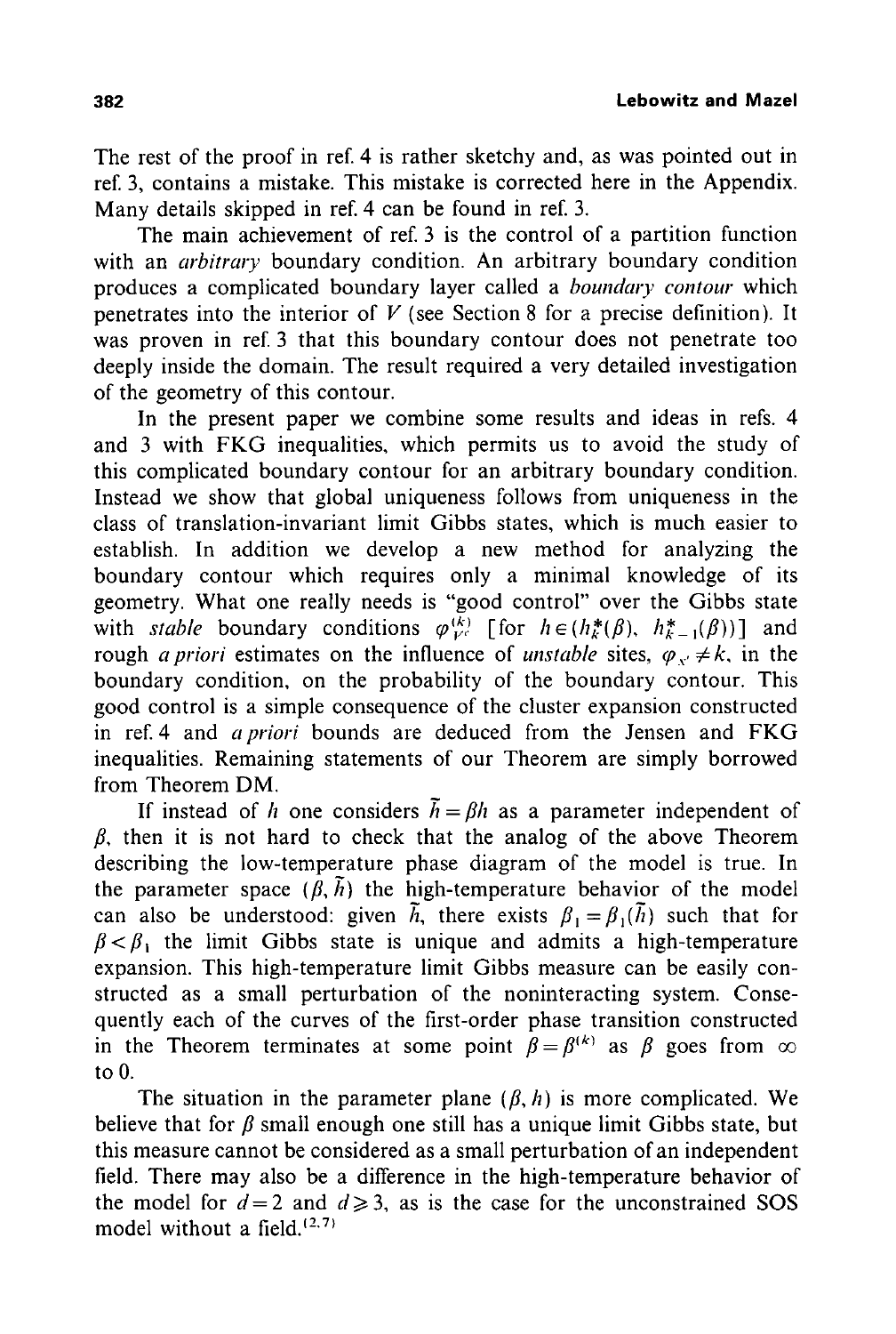There exist many other models of the SOS type (see, e.g., refs. 1 and 5). We believe that results similar to our Theorem are true for the class of models defined by the general formal Hamiltonian

$$
H(\varphi) = \sum_{(x,x')} U(|\varphi_x - \varphi_{x'}|) + \sum_x G(\varphi_x)
$$

where  $U(\cdot)$  and  $G(\cdot)$  are convex increasing functions from  $\mathbb{R}^+$  to  $\mathbb{R}^+$ .

# **2. AN EQUIVALENT MODEL**

It is clear that the state  $\langle \cdot \rangle_{V, \phi_{\text{ref}}}$  does not change if we replace the RHS of (2) by

$$
\sum_{(x,x') \colon x,x' \in V} |\varphi_x - \varphi_{x'}| + \sum_{(x,x') \colon x \in V, x' \in V^c} (|\varphi_x - \bar{\varphi}_{x'}| - \bar{\varphi}_{x'}) + h \sum_{x \in V} \varphi_x (5)
$$

Since

$$
|\varphi_{x} - \bar{\varphi}_{x'}| - \bar{\varphi}_{x'} =\begin{cases} -\varphi_{x} & \text{for } \varphi_{x} < \bar{\varphi}_{x'} \\ \varphi_{x} - 2\bar{\varphi}_{x'} & \text{for } \varphi_{x} \geq \bar{\varphi}_{x'} \end{cases}
$$
(6)

it is natural, following ref. 3, to introduce the boundary condition  $\bar{\varphi}_{V} \equiv +\infty$  setting

$$
H(\varphi_V|\infty) = \sum_{(x,x'): x, x' \in V} |\varphi_x - \varphi_{x'}| - \sum_{(x,x'): x \in V, x' \in V^c} \varphi_x + h \sum_{x \in V} \varphi_x
$$
 (7)

and the boundary condition  $\bar{\varphi}_{V} \equiv 0$  setting

$$
H(\varphi_{V}|0) = \sum_{(x,x'):\,x,x'\in V} |\varphi_{x} - \varphi_{x'}| + \sum_{(x,x'):\,x\in V, x'\in V'} \varphi_{x} + h \sum_{x\in V} \varphi_{x}
$$
(8)

One can also consider a generalized boundary condition  $\bar{\varphi}_{V}$  with  $\bar{\varphi}_{V} \in$  $\{0\} \cup \mathbb{Z}^+ \cup \{\infty\}, x' \in V^c$ . In this case

$$
H(\varphi_V|\bar{\varphi}_{V^c}) = \sum_{(x,x'):\ x,x'\in V} |\varphi_x - \varphi_{x'}| + h \sum_{x \in V} \varphi_x
$$
  
+ 
$$
\sum_{(x,x'):\ x \in V, x' \in V^c} (|\varphi_x - \bar{\varphi}_{x'}| - \bar{\varphi}_{x'})
$$
  
+ 
$$
\sum_{(x,x'):\ x \in V, x' \in V^c} \varphi_x - \sum_{(x,x'):\ x \in V, x' \in V^c} \varphi_x
$$
  
+ 
$$
\sum_{(x,x'):\ x \in V, x' \in V^c} \varphi_x - \sum_{(x,x'):\ x \in V, x' \in V^c} \varphi_x
$$
  
(9)

and from now on we consider (9) as the definition of  $H(\varphi_V|\bar{\varphi}_{V^c})$ .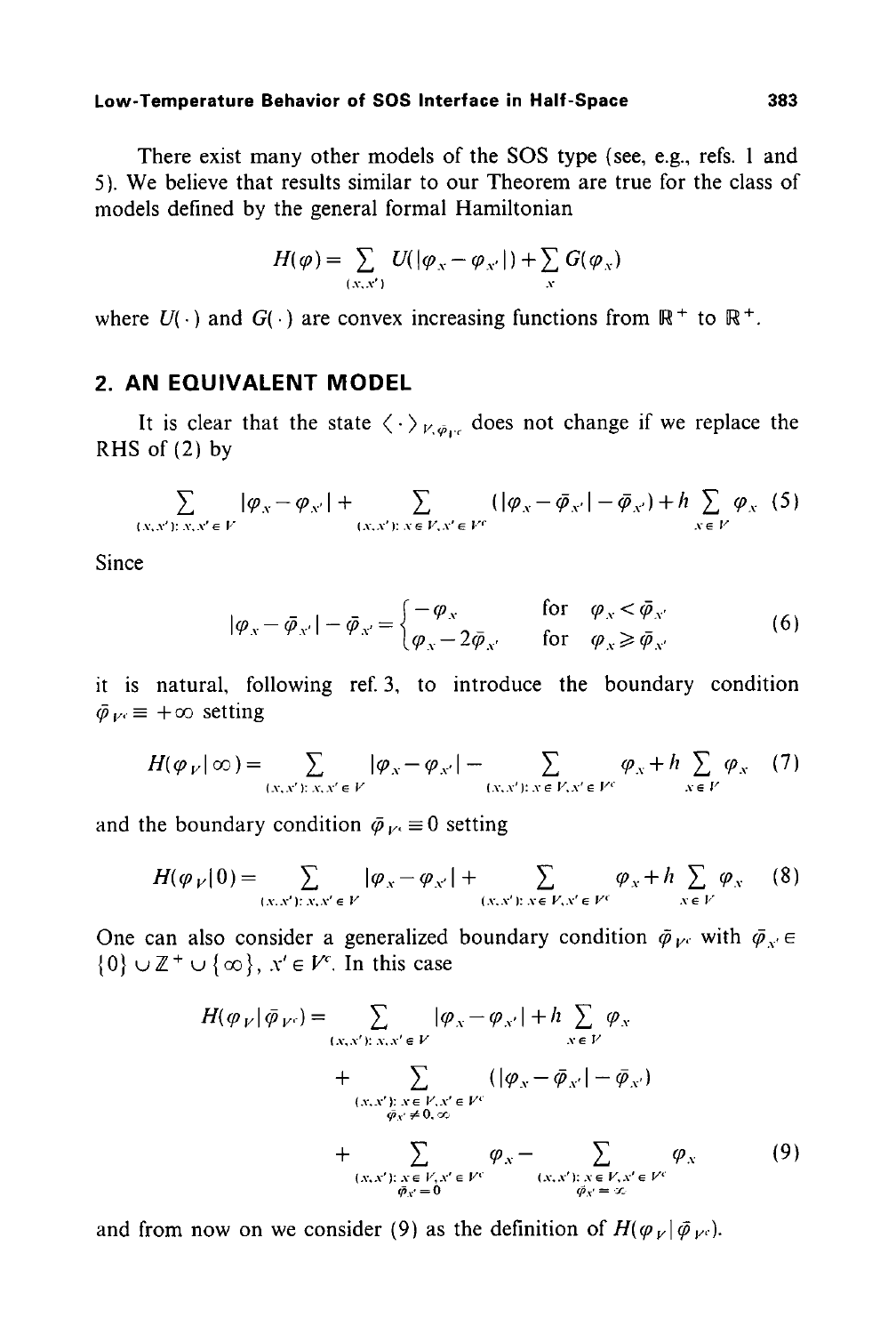# **3. THE FINITENESS OF THE PARTITION FUNCTION**

For  $\bar{\varphi}_{V^c}$  with  $\bar{\varphi}_{V^c} \in \{0\} \cup \mathbb{Z}^+, x' \in V^c$ , the finiteness of  $\mathcal{Z}(V|\bar{\varphi}_{V^c})$  is evident. The proof for the general case is given in Proposition 3.1 of ref. 3 and for the convenience of the reader we reproduce it below.

For  $x \in \mathbb{Z}^d$  denote by  $Q(x)$  some cube of the linear size  $\lfloor (4d/h) + 1 \rfloor$ containing x. Consider a domain V such that for any  $x \in V$  there exists  $Q(x) \subseteq V$ . Decompose  $H(\varphi_{V} | \infty)$  into the sum  $\sum_{i=1}^{d} H^{(i)}(\varphi_{V} | \infty)$  with

$$
H^{(i)}(\varphi_V | \infty) = \sum_{(x,x'):\ x \in V, x' \in V} |\varphi_x - \varphi_{x'}| - \sum_{(x,x'):\ x \in V, x' \in V^c} \varphi_x + \frac{h}{d} \sum_{x \in V} \varphi_x \tag{10}
$$

where both  $\Sigma^{(i)}$  are taken only over  $(x, x')$  parallel to the *i*th coordinate axis. By the Schwarz inequality

$$
\sum_{\varphi_V} \exp \left[ -\beta \sum_{i=1}^d H^{(i)}(\varphi_V | \infty) \right]
$$
  

$$
\leq \prod_{i=1}^d \left\{ \sum_{\varphi_V} \exp \left[ -2\beta H^{(i)}(\varphi_V | \infty) \right] \right\}^{1/2}
$$
 (11)

Every factor  $\sum_{\varphi_{\nu}} \exp[-2\beta H^{(i)}(\varphi_{\nu}|\infty)]$  is a product of one-dimensional partition functions of the form

$$
\sum_{\varphi_L} \exp[-2\beta H^{(i)}(\varphi_L | \infty)] \tag{12}
$$

where  $L \subset \mathbb{Z}$  is a segment of the length greater than  $\lfloor (4d/h) + 1 \rfloor$ . For  $L = [x', x'']$  and  $\tilde{x}$  such that  $\varphi_{\tilde{x}} = \min_{x \in L} \varphi_x$  we have

$$
H^{(i)}(\varphi_L | \infty) = -\varphi_{x'} + \sum_{x = x'}^{x-1} |\varphi_x - \varphi_{x+1}|
$$
  
+ 
$$
\sum_{x = \bar{x}}^{x''-1} |\varphi_x - \varphi_{x+1}| - \varphi_{x''} + \frac{h}{d} \sum_{x = x'}^{x''} \varphi_x
$$
  

$$
\ge -\varphi_{x'} + |\varphi_{x'} - \varphi_{\bar{x}}| + |\varphi_{\bar{x}} - \varphi_{x''}| - \varphi_{x''} + \frac{h}{d} \sum_{x = x'}^{x''} \varphi_x
$$
  
= 
$$
-2\varphi_{\bar{x}} + \frac{h}{d} \sum_{x = x'}^{x''} \varphi_x
$$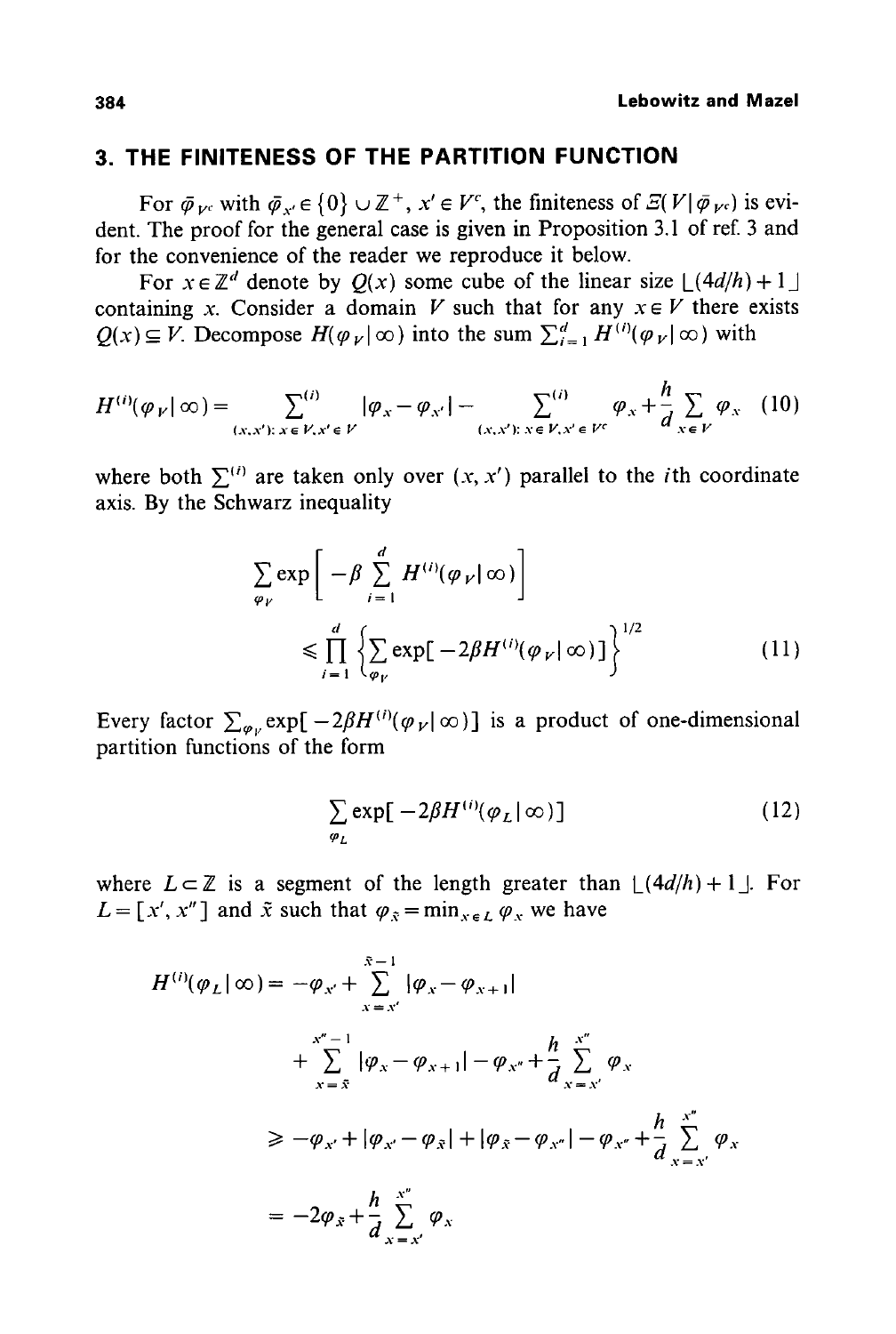$$
\geqslant \left(\frac{h}{2d}|L|-2\right)\varphi_{\bar{x}} + \frac{h}{2d}\sum_{x=x'}^{x''}\varphi_{x}
$$
\n
$$
\geqslant \frac{h}{2d}\sum_{x=x'}^{x''}\varphi_{x}
$$
\n(13)

where the last inequality holds for  $(h/2d)|L| \ge 2$ , e.g.,  $|L| \ge |(4d/h)+1|$ .

The finiteness of  $E(V|\infty)$  implies the finiteness of  $E(V|\bar{\phi}_{Vc})$  for an arbitrary generalized  $\bar{\varphi}_{Vc}$  because of the estimate

$$
H(\varphi_V | \infty) \le H(\varphi_V | \bar{\varphi}_{V^c}) \le H(\varphi_V | 0)
$$
\n(14)

which is a consequence of

$$
-\varphi_{\scriptscriptstyle X} \leqslant |\varphi_{\scriptscriptstyle X} - \bar{\varphi}_{\scriptscriptstyle X'}| - \bar{\varphi}_{\scriptscriptstyle X'} \leqslant \varphi_{\scriptscriptstyle X}, \qquad \varphi_{\scriptscriptstyle X}, \varphi_{\scriptscriptstyle X'} \in \mathbb{Z}^+ \tag{15}
$$

# **4. THE FKG INEQUALITIES**

Introduce a partial order,  $\leq$ , on the configuration space by setting  $\varphi_V \leq \varphi'_V$  iff  $\varphi_v \leq \varphi'_V$  for all  $x \in V$ . A function  $f(\varphi_V)$  is called *increasing* if  $\varphi_V \leq \varphi'_V$  implies  $f(\varphi_V) \leq f(\varphi'_V)$ . The FKG inequalities (6) say that

$$
\langle g(\varphi_V) f(\varphi_V) \rangle_{V, \bar{\varphi}_V, \epsilon} \ge \langle g(\varphi_V) \rangle_{V, \bar{\varphi}_V, \epsilon} \langle f(\varphi_V) \rangle_{V, \bar{\varphi}_V, \epsilon}
$$
(16)

for any increasing  $f(\varphi_{\nu})$  and  $g(\varphi_{\nu})$  and for any boundary condition  $\bar{\varphi}_{\nu}$ . For our model these inequalities are true because (9) satisfies the Holley condition (8)

$$
H(\varphi_V|\bar{\varphi}_{V^c}) + H(\varphi_V'|\bar{\varphi}_{V^c}) \ge H(\varphi_V \vee \varphi_V'|\bar{\varphi}_{V^c}) + H(\varphi_V \wedge \varphi_V'|\bar{\varphi}_{V^c}) \tag{17}
$$

where  $\varphi_V \vee \varphi'_V = \max(\varphi_v, \varphi'_v)$  and  $\varphi_V \wedge \varphi'_V = \min(\varphi_x, \varphi'_x)$ .

# **5. MONOTONICITY IN THE BOUNDARY CONDITION AND THE VOLUME**

A standard consequence of the FKG inequalities is a monotonicity in the boundary condition $(9)$ :

$$
\langle f(\varphi_V) \rangle_{V, \bar{\varphi}_{V} \leq \langle f(\varphi_V) \rangle_{V, \bar{\varphi}_{V}'}}
$$
 (18)

for  $\bar{\varphi}_{V^c} \leq \bar{\varphi}'_{V^c}$  and increasing  $f(\varphi_V)$ . This implies that the states  $\langle \cdot \rangle_{V,0}$  and  $\langle \cdot \rangle_{V,\infty}$  are extreme in the sense

$$
\langle f(\varphi_V) \rangle_{V,0} \le \langle f(\varphi_V) \rangle_{V,\varphi_{V} \le \langle f(\varphi_V) \rangle_{V,\infty}}
$$
 (19)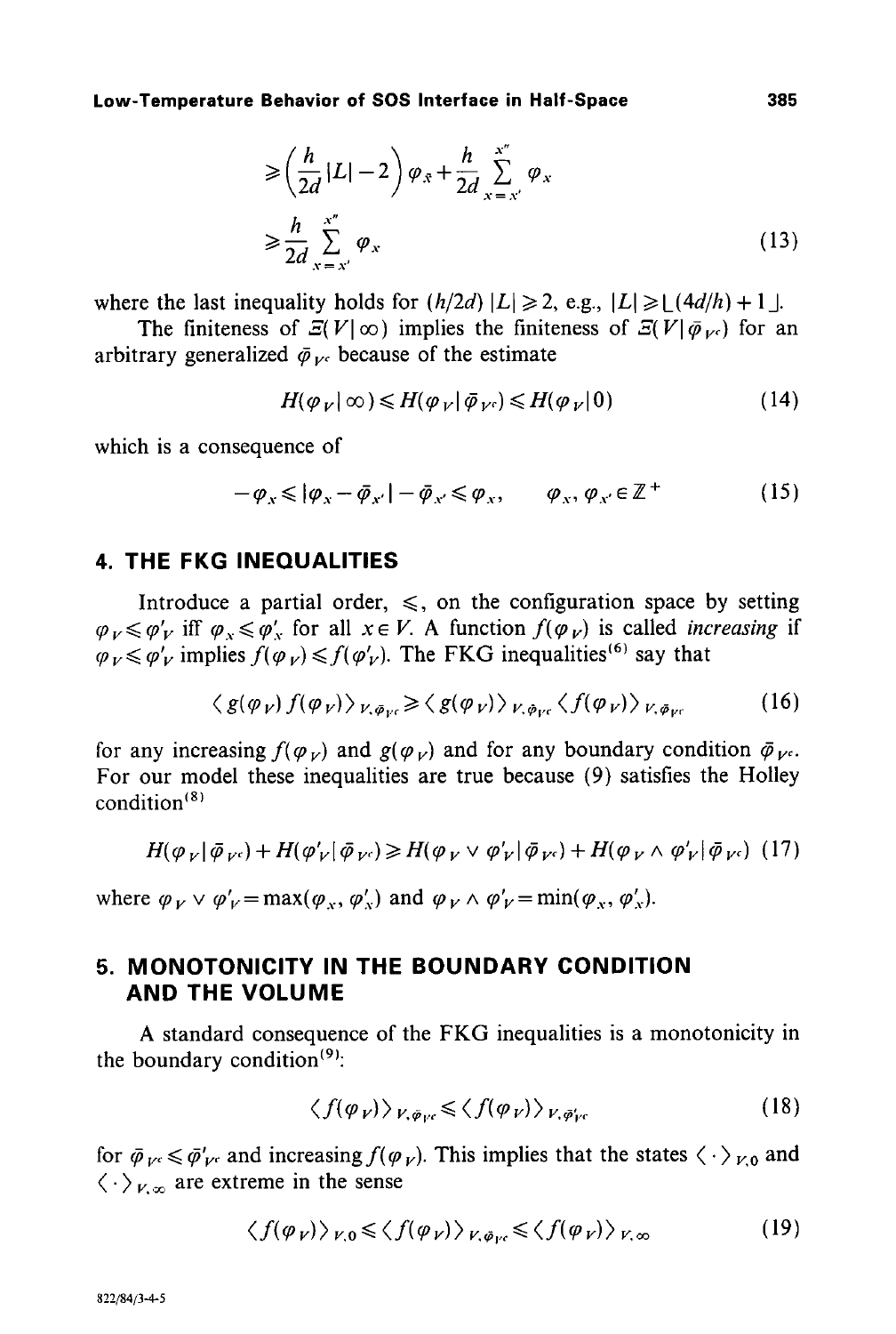For these extremal states another standard consequence of the FKG inequality is a monotonicity in the volume<sup> $(9)$ </sup>:

and 
$$
\langle f(\varphi_V) \rangle_{V',0} \le \langle f(\varphi_V) \rangle_{V'',0}
$$
 (20)

$$
\langle f(\varphi_V) \rangle_{V',\infty} \ge \langle f(\varphi_V) \rangle_{V'',\infty} \tag{21}
$$

for any increasing  $f(\varphi_V)$  and  $V \subseteq V' \subset V''$ .

Consider now the bounded increasing functions

$$
\sigma_x^m = \begin{cases} \varphi_x/m & \text{for } \varphi_x < m \\ 1 & \text{for } \varphi_x \ge m \end{cases}
$$
 (22)

It is not hard to see that the characteristic function  $I_{\{\varphi_x=m\}}$  is given by

$$
I_{\{\varphi_x=1\}}=2\sigma_x^1-2\sigma_x^2, \quad I_{\{\varphi_x=m\}}=2m\sigma_x^m-(m-1)\,\sigma_x^{m-1}-(m+1)\,\sigma_x^{m+1}\quad (23)
$$

Hence the correlation functions

$$
\left\langle \prod_{x \in A} \sigma_x^{m_x} \right\rangle_{V, \bar{\varphi}_{V^c}}, \qquad A \subseteq V \tag{24}
$$

completely define the state  $\langle \cdot \rangle_{V, \bar{\phi}_{Vc}}$  and monotonicity in volume implies in a standard way the existence and translation invariance of the states  $\langle \cdot \rangle_{\infty}$ and  $\langle \cdot \rangle_0$ .

### **6. ESTIMATES OF PROBABILITIES**

This section contains a key estimate which allows us to handle the unboundedness of the spin variable. For models with bounded spin variables the difference in the energy of a configuration with one boundary condition and the energy of the same configuration with another boundary condition different from the first one at *n* sites is of order const  $\cdot$ *n*. Thus for any event its probability with the second boundary condition does not exceed that with the first boundary condition multiplied by the factor  $exp(2\beta \cdot const \cdot n)$ . This is a rough but useful estimate which is clearly not true in our model, for an arbitrary event, because of the unboundedness of the spins. Nevertheless the estimate is still true for some events and these events appear to be sufficient for our purposes. To describe them denote by  $\psi_V$  a configuration from the set  $\{-1, 0, 1\}^V$ . Fix  $k \in \mathbb{Z}^+$ . Given  $\psi_V$ , we say that  $\varphi_V$  belongs to the class  $\psi_V$  if sign( $\varphi_x - k = \psi_x$  for all  $x \in V$ . Clearly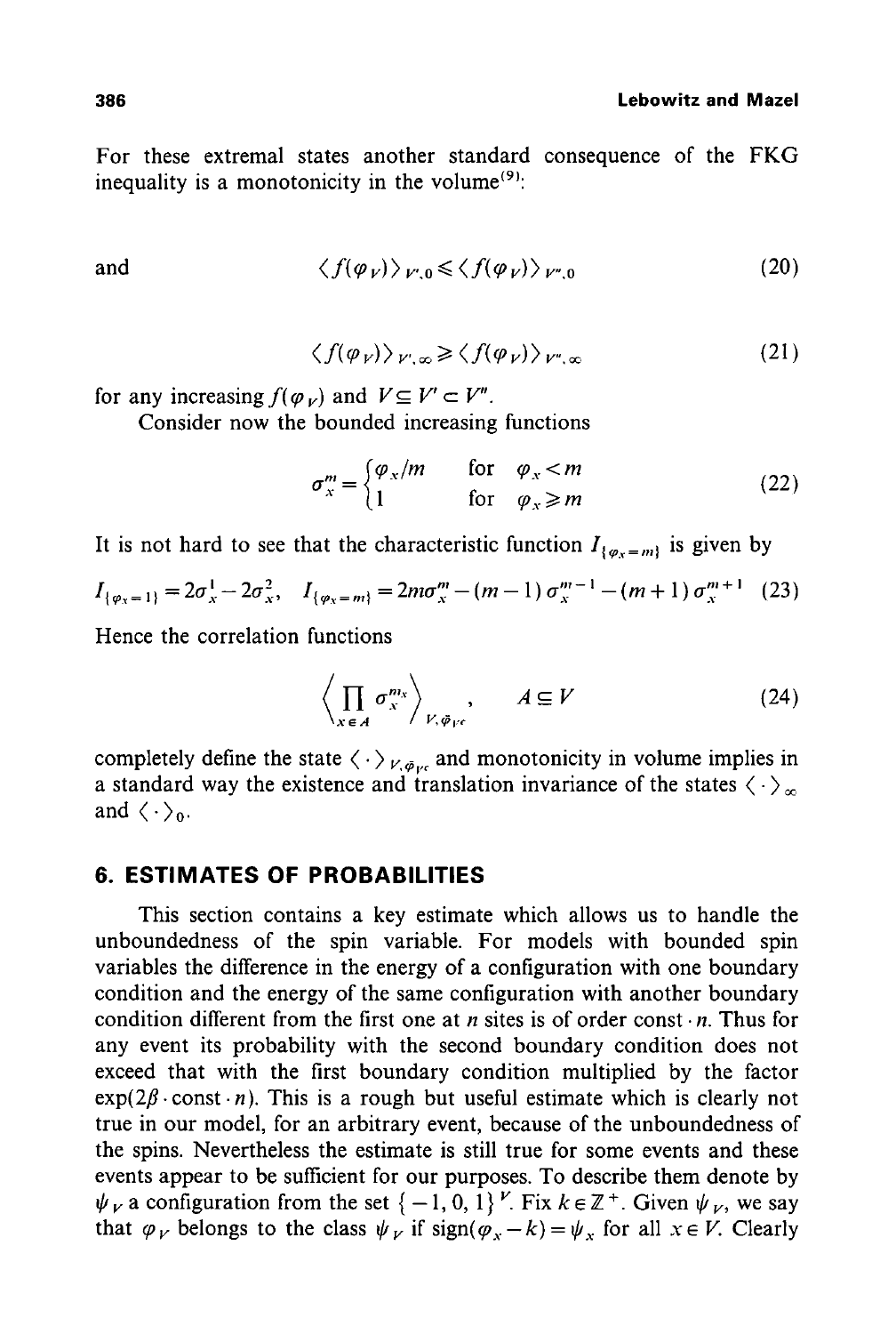the class  $\psi_V(\varphi_V)$  of the configuration  $\varphi_V$  is uniquely defined. Now we introduce the partition function

$$
\Xi(V|\bar{\varphi}_{V^c},\psi_V) = \sum_{\varphi_V \in \psi_V} \exp[-\beta H(\varphi_V|\bar{\varphi}_{V^c})]
$$
(25)

and the corresponding state

$$
\langle f(\varphi_V) \rangle_{V, \bar{\varphi}_{V^c}, \psi_V} = \left\{ \sum_{\varphi_V \in \psi_V} f(\varphi_V) \exp \left[ -\beta H(\varphi_V | \bar{\varphi}_{V^c}) \right] \right\} / \Xi(V | \bar{\varphi}_{V^c}, \psi_V) (26)
$$

The difference between  $(25)-(26)$  and  $(3)-(4)$  is only in the free measure. Hence the measure  $\langle \cdot \rangle_{V,\phi_{\text{rec}},\psi_{\nu}}$  still satisfies the FKG inequalities and the results of Section 5 are still valid for this measure.

It is not hard to check that for large enough domains  $V$ , of the type considered in Section 3,

$$
\langle \varphi_{x} \rangle_{V, \bar{\varphi}_{V}, \psi_{V}} \leqslant C_{2}(k, \beta, h) \tag{27}
$$

and

$$
\langle \varphi_{x} \rangle_{V, \varphi_{V} \leqslant C_{3}(\beta, h)}
$$
 (28)

(cf. Proposition 3.2 of ref. 3). Indeed, given  $x \in V$ , take a cube  $Q(x) \subseteq V$ . By the monotonicity in the boundary condition and the volume, we have

$$
\langle \varphi_{x} \rangle_{V, \varphi_{V^c}, \psi_V} \leq \langle \varphi_{x} \rangle_{V, \infty, \psi_V} \leq \langle \varphi_{x} \rangle_{Q(x), \infty, \psi_V} \leq \langle \varphi_{x} \rangle_{Q(x), \infty, \psi_V} \newline = \left\{ \sum_{\varphi_{Q(x)} \in \psi_{Q(x)}} \varphi_{x} \exp \left[ -\beta \sum_{i=1}^{d} H^{(i)}(\varphi_{Q(x)} | \infty) \right] \right\} \bigg/ \Xi(Q(x) | \infty, \psi_{Q(x)}) \quad (29)
$$

An argument similar to one used in Section 2 shows that the denominator of  $(29)$  is finite and greater than 1, while the numerator does not exceed

$$
\left[\sum_{\varphi_x \in L(\psi_x)} \varphi_x \exp\left(-\frac{\beta h}{2d} \varphi_x\right)\right]
$$
\n
$$
\times \prod_{x' \in Q(x) \setminus x} \sum_{\varphi_x \in L(\psi_x)} \exp\left(-\frac{\beta h}{2d} \varphi_{x'}\right) \leq C_2(k, \beta, h) \tag{30}
$$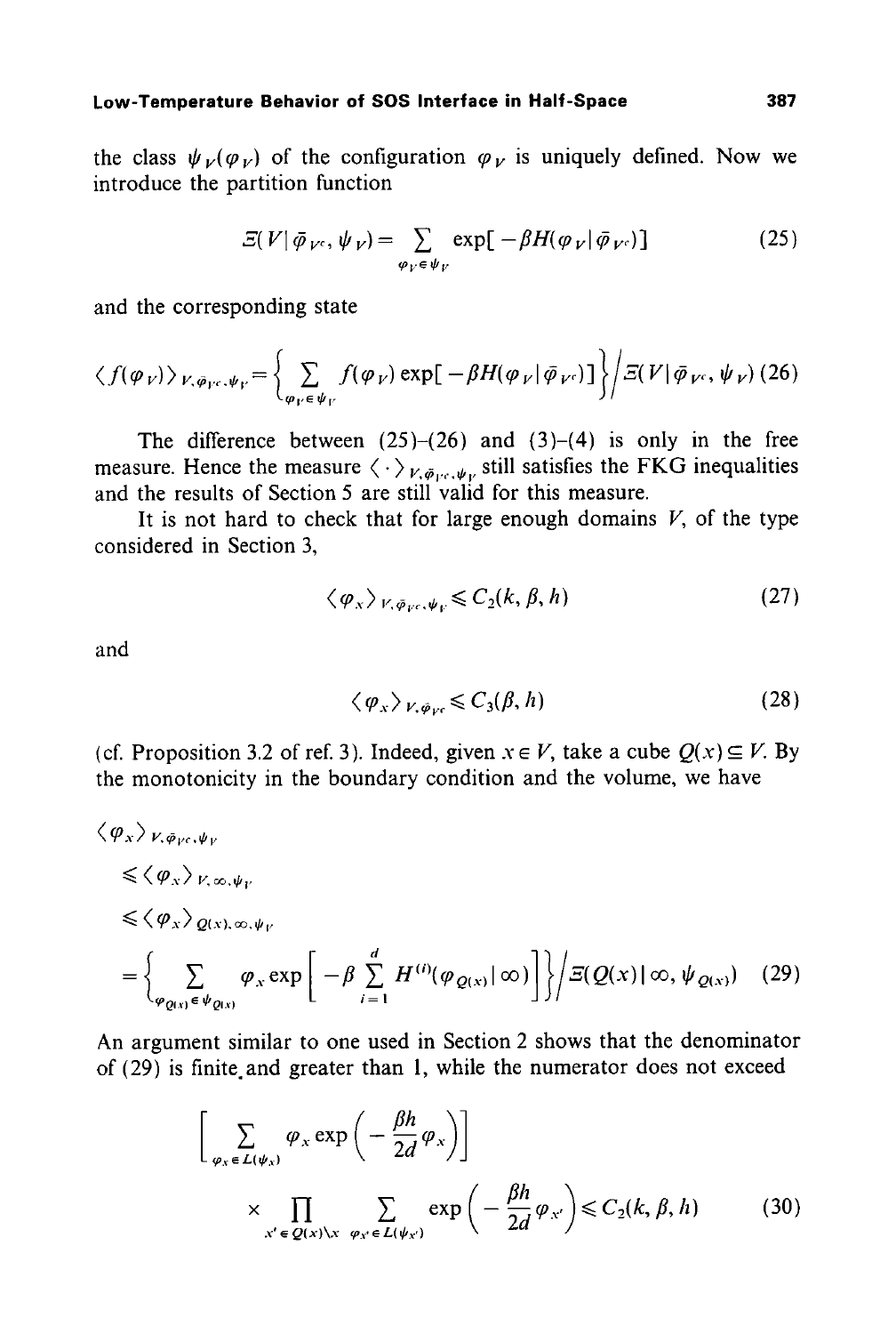where

$$
L(\psi_x) = \begin{cases} \begin{bmatrix} 1, k-1 \end{bmatrix} & \text{for} \quad \psi_x = -1\\ k & \text{for} \quad \psi_x = 0\\ \begin{bmatrix} k-1, \infty \end{bmatrix} & \text{for} \quad \psi_x = 1 \end{cases} \tag{31}
$$

Similarly one establishes the estimate (28).

Given any generalized boundary condition  $\bar{\varphi}_{\nu}$ , define other boundary conditions  $\bar{\varphi}_{V}^{0}$  and  $\bar{\varphi}_{V}^{\infty}$  as

$$
\bar{\varphi}_{V^c}^0 = \begin{cases} 0 & \text{if } \bar{\varphi}_x \neq k \\ k & \text{if } \bar{\varphi}_x = k \end{cases} \tag{32}
$$

and

$$
\bar{\varphi}_{V}^{\infty} = \begin{cases} \infty & \text{if } \bar{\varphi}_x \neq k \\ k & \text{if } \bar{\varphi}_x = k \end{cases}
$$
 (33)

Denote by  $I_{\psi_{\nu}}(\varphi_{V})$  the indicator function of the event  $\varphi_{V} \in \psi_{V}$  and introduce a shorthand notation

$$
\langle \cdot \rangle_{V,k} = \langle \cdot \rangle_{V,\varphi_{V}^{(k)}}
$$

Then by the monotonicity in the boundary condition

$$
\frac{\langle I_{\psi_V}(\varphi_V) \rangle_{V,k}}{\langle I_{\psi_V}(\varphi_V) \rangle_{V,\bar{\varphi}_{V^c}}} = \frac{\Xi(V|\varphi_{V^c}^{(k)}, \psi_V)}{\Xi(V|\bar{\varphi}_{V^c}, \psi_V)} \cdot \frac{\Xi(V|\bar{\varphi}_{V^c})}{\Xi(V|\varphi_{V^c}^{(k)})}
$$

$$
\geq \frac{\Xi(V|\varphi_{V^c}^{(k)}, \psi_V)}{\Xi(V|\bar{\varphi}_{V^c}^{\infty}, \psi_V)} \cdot \frac{\Xi(V|\bar{\varphi}_{V^c}^{0})}{\Xi(V|\varphi_{V^c}^{(k)})}
$$
(34)

Obviously the second ratio is not less than

$$
\exp\left(-2\beta \sum_{(x,x'):\ x \in V, x' \in V^c, \ \bar{\varphi}_{x'} \neq k} k\right) \tag{35}
$$

The first ratio can be estimated as

$$
\frac{\mathcal{Z}(V|\varphi_{V^c}^{(k)}, \psi_{V})}{\mathcal{Z}(V|\bar{\varphi}_{V^c}^{\infty}, \psi_{V})}
$$
\n
$$
= \left\langle \exp\left(-\beta \sum_{(x, x^i): x \in V, x^i \in V^c, \bar{\varphi}_x \neq k} \left(|\varphi_x - k| - k + \varphi_x\right)\right) \right\rangle_{V, \bar{\varphi}_{V^c}^{\infty}, \psi_V}
$$
\n
$$
\geq \left\langle \exp\left(-2\beta \sum_{(x, x^i): x \in V, x^i \in V^c, \bar{\varphi}_x \neq k} \varphi_x\right) \right\rangle_{V, \bar{\varphi}_{V^c}^{\infty}, \psi_V}
$$
\n(36)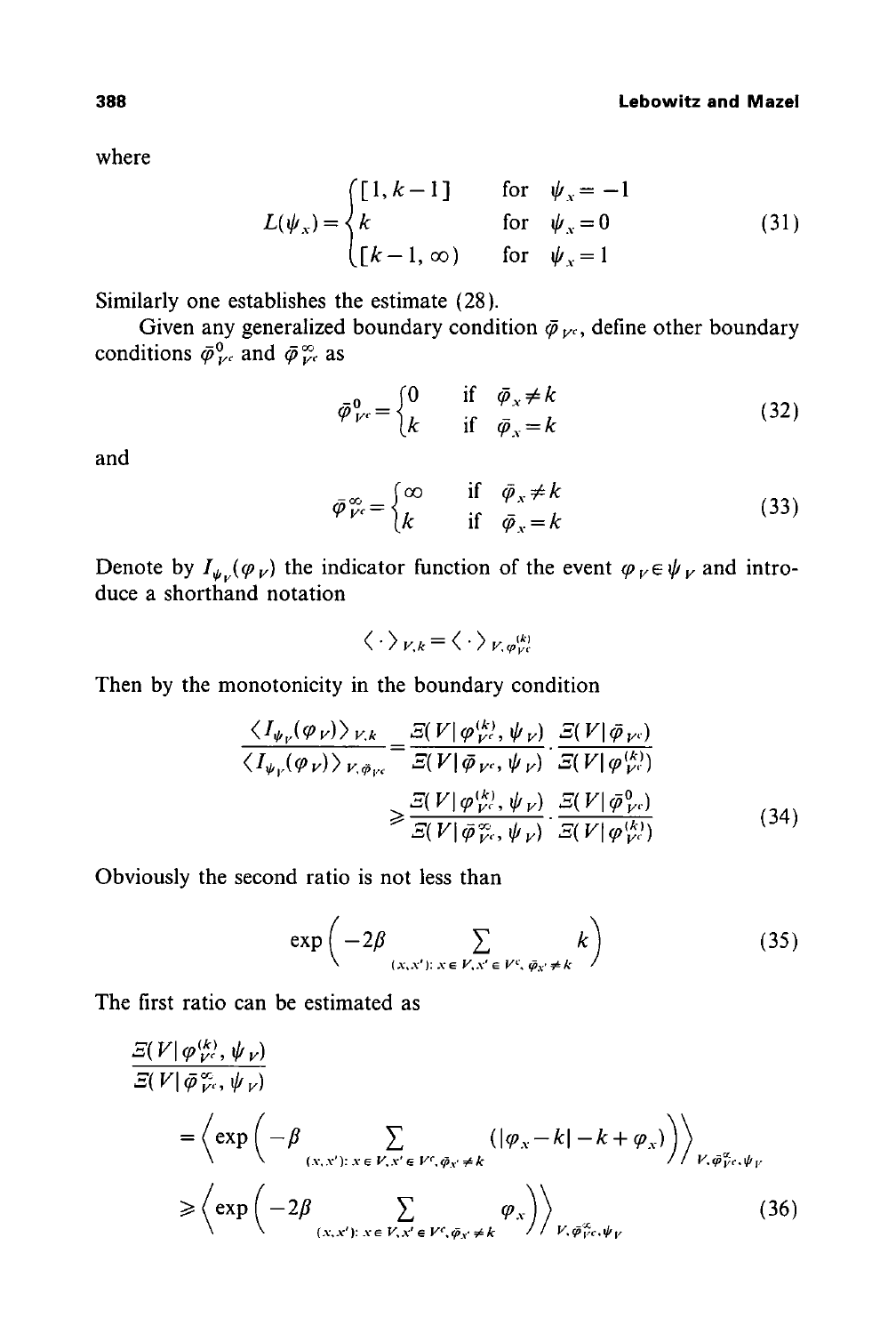By the Jensen inequality the last expectation is greater than

$$
\exp\left(-2\beta \sum_{\substack{(x,x'):\ x \in V, x' \in V^c, \\ \overline{\varphi}_{x'} \neq k}} \langle \varphi_x \rangle_{V, \overline{\varphi}_{V^c, \psi_V}^{\omega}}\right)
$$
\n
$$
\geq \exp\left(-2\beta \sum_{\substack{(x,x'):\ x \in V, x' \in V^c, \\ \overline{\varphi}_{x'} \neq k}} C_2(k, \beta, h)\right) \tag{37}
$$

From  $(34)$ – $(37)$  we finally obtain

$$
\langle I_{\psi_V} \rangle_{V, \bar{\varphi}_{V^c}} \le \langle I_{\psi_V} \rangle_{V, k} \exp \left( 2 \beta \sum_{(x, x') : x \in V, x' \in V^c, \bar{\varphi}_x' \ne k} C_4(k, \beta, h) \right) (38)
$$

where  $C_4(k, \beta, h) = C_2(k, \beta, h) + k$ .

### **7. UNIQUENESS**

From now on we set, for a given *h*  $[h \neq h_n^*(\beta), n \in \mathbb{Z}^+]$ ,  $k=$  $-I[\log(\beta h)]/4\beta$  and accordingly change  $C_2(k, \beta, h)$ ,  $C_4(k, \beta, h)$  to  $C_2(\beta, h)$ ,  $C_4(\beta, h)$ . For an arbitrary limit Gibbs state  $\langle \cdot \rangle$  the monotonicity in the boundary condition (19) implies

$$
\left\langle \prod_{x \in A} \sigma_x^{m_x} \right\rangle_0 \leqslant \left\langle \prod_{x \in A} \sigma_x^{m_x} \right\rangle \leqslant \left\langle \prod_{x \in A} \sigma_x^{m_x} \right\rangle_{\infty} \tag{39}
$$

and the limit Gibbs state is unique whenever  $\langle \cdot \rangle_{\infty} = \langle \cdot \rangle_{0}$ . Take a cube V of linear size N and for any  $\psi_V$ , denote by  $\Omega(\psi_V)$  the union of the connected components of the set  $\{x \in V: \psi_x \neq 0\}$  which are adjacent to  $V^c$ . For any configuration  $\varphi_V$  the set  $\Omega(\varphi_V)=\Omega(\psi_V(\varphi_V))$  is called the boundary contour. Introduce the event  $\mathscr{E} = {\varphi_V : |\Omega(\varphi_V)| > N^{d-0.5}}$ . The only result from ref. 4 which we need for the uniqueness is the estimate

$$
\langle I_{\varepsilon} \rangle_{V,k} \leqslant \exp[-C_{\mathfrak{s}}(\beta, h) N^{d-0.5}], \qquad C_{\mathfrak{s}}(\beta, h) > 0 \tag{40}
$$

which is valid because of the polymer expansion for  $\langle \cdot \rangle_{V_k}$  constructed in ref. 4. Since the event  $\mathscr E$  is defined in terms of  $\psi_V$ ,

$$
\langle I_{\sigma} \rangle_{V, \bar{\varphi}_{V^c}} \leq \langle I_{\sigma} \rangle_{V, k} \exp \left( 2 \beta \sum_{(x, x'): x \in V, x' \in V^c, \bar{\varphi}_{x'} \neq k} C_4(\beta, h) \right)
$$
  

$$
\leq \exp[-C_6(\beta, h) N^{d - 0.5}]
$$
 (41)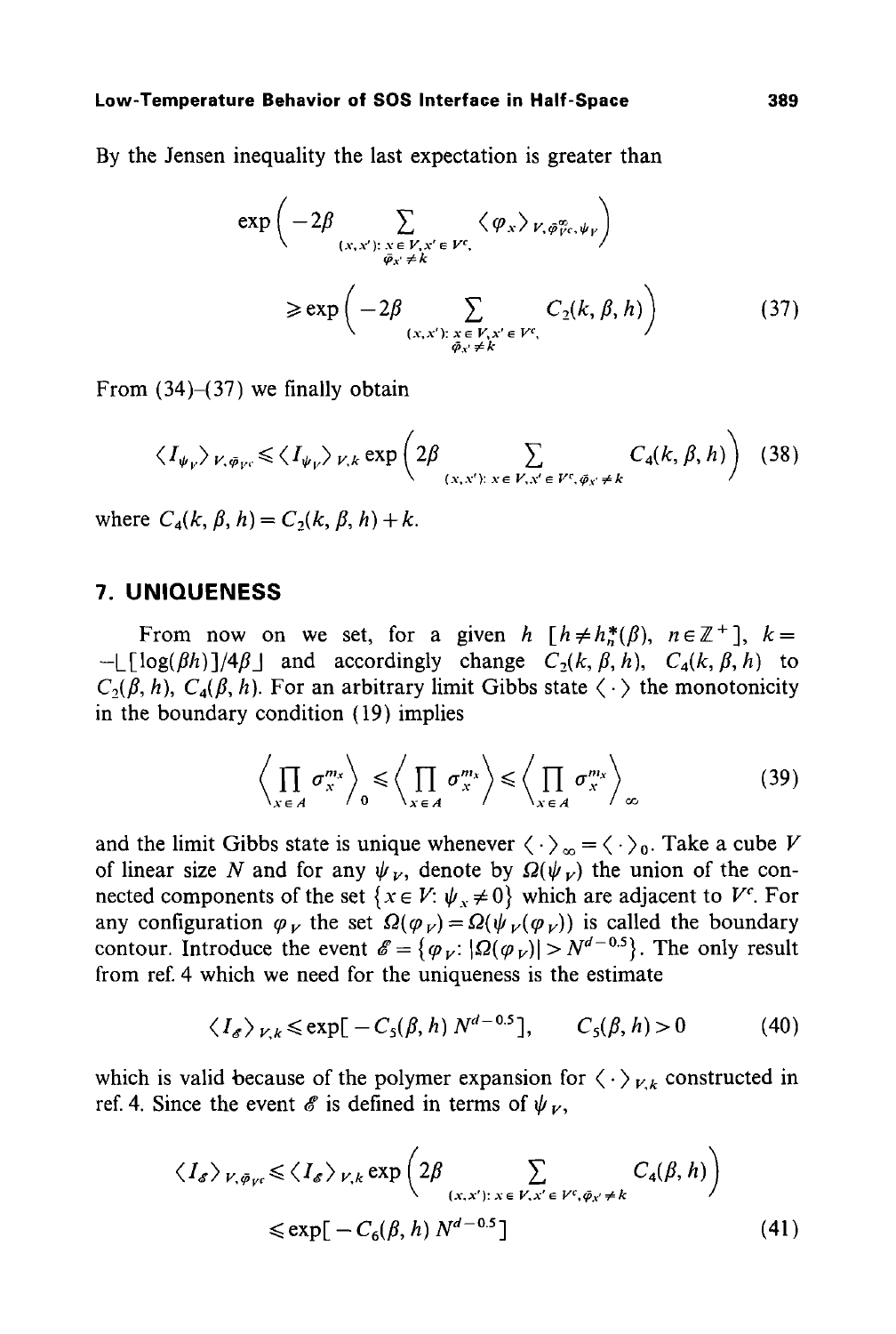where  $\bar{\varphi}_{Vc}$  is an arbitrary generalized boundary condition,  $C_6(\beta, h)$  =  $0.5C<sub>5</sub>(\beta, h)-2\beta C<sub>4</sub>(\beta, h)/\sqrt{N}$  and N is large enough. Bound (41) implies in the standard way<sup>(11)</sup> the uniqueness in the class of  $\mathbb{Z}^d$ -periodic limit Gibbs states. As  $\langle \cdot \rangle_0$  and  $\langle \cdot \rangle_\infty$  are translation invariant, one obtains  $\langle \cdot \rangle_0 =$  $\langle \cdot \rangle_k = \langle \cdot \rangle_{\infty}$  and hence global uniqueness.

# **8. A SKETCH OF AN ALTERNATE PROOF OF THE UNIQUENESS**

In this section we apply the method going back to refs. 9 and I0. Consider the increasing functions

$$
f(\varphi_V) = \sum_{x \in A} \varphi_x - \prod_{x \in A} \sigma_x^{m_x} \tag{42}
$$

Then by (19)

$$
\left\langle \sum_{x \in A} \varphi_x - \prod_{x \in A} \sigma_x^{m_x} \right\rangle_0 \le \left\langle \sum_{x \in A} \varphi_x - \prod_{x \in A} \sigma_x^{m_x} \right\rangle_{\infty} \tag{43}
$$

or equivalently

$$
0 \leqslant \left\langle \prod_{x \in A} \sigma_x^{m_x} \right\rangle_{\infty} - \left\langle \prod_{x \in A} \sigma_x^{m_x} \right\rangle_0 \leqslant \sum_{x \in A} \left( \left\langle \varphi_x \right\rangle_{\infty} - \left\langle \varphi_x \right\rangle_0 \right) \tag{44}
$$

where the positivity follows from (39). In particular,  $\langle \varphi_0 \rangle_0 = \langle \varphi_0 \rangle_{\infty}$ implies  $\langle \cdot \rangle_0 = \langle \cdot \rangle_{\infty}$  and the uniqueness of the limit Gibbs state.

Now we will show how the uniqueness can be deduced from (44) and the differentiability in  $h$  of the free energy of the system. Comparing the energies of the corresponding configurations, it is not hard to see that for any disjoint domains V' and *V"* 

$$
\varXi(V'|0) \cdot \varXi(V''|0) \leq \varXi(V' \cup V''|0) \tag{45}
$$

and

$$
\varXi(V' \mid \infty) \cdot \varXi(V'' \mid \infty) \geq \varXi(V' \cup V'' \mid \infty) \tag{46}
$$

Using standard subadditivity arguments, we find that (45) and (46) imply the existence of the free energies

$$
\lim_{V \to \mathbb{Z}^d} F(V, h|0), \quad F(V, h|0) = |V|^{-1} \log \mathcal{Z}(V|0) \tag{47}
$$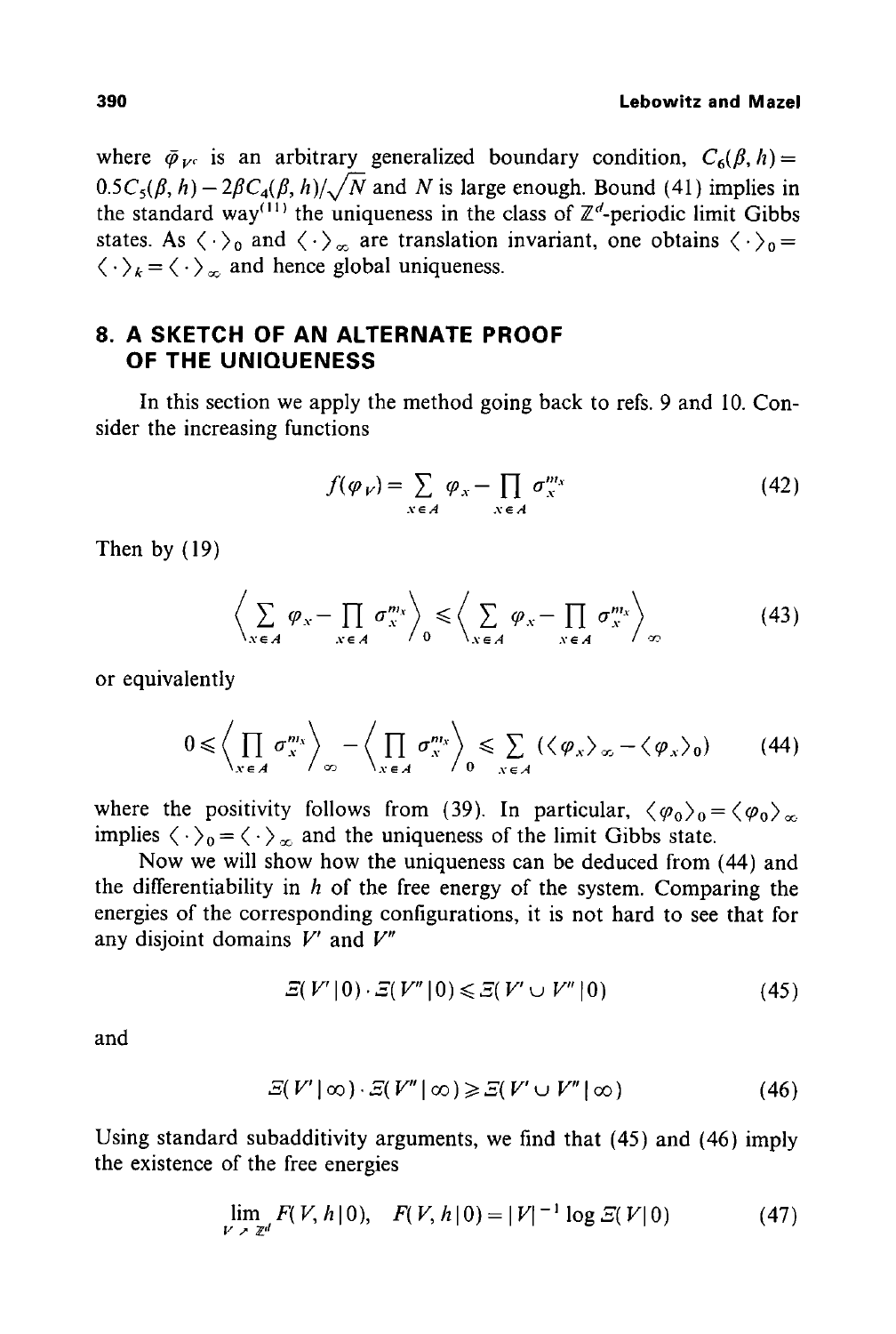and

$$
\lim_{V \to \mathbb{Z}^d} F(V, h \mid \infty), \quad F(V, h \mid \infty) = |V|^{-1} \log \mathcal{Z}(V \mid \infty) \tag{48}
$$

By Jensen's inequality and estimate (28)

$$
0 \ge F(V, h | 0) - F(V, h | \infty)
$$
  
\n
$$
= \lim_{V \to \mathbb{Z}^d} |V|^{-1} \log \left\langle \exp \left( -2\beta \sum_{(x, x') : x \in V, x' \in V^c} \varphi_x \right) \right\rangle_{V, \infty}
$$
  
\n
$$
\ge \lim_{V \to \mathbb{Z}^d} |V|^{-1} \left\langle \left( -2\beta \sum_{(x, x') : x \in V, x' \in V^c} \varphi_x \right) \right\rangle_{V, \infty}
$$
  
\n
$$
\ge \lim_{V \to \mathbb{Z}^d} |V|^{-1} \left( -2\beta \sum_{(x, x') : x \in V, x' \in V^c} C_3(\beta, h) \right) = 0
$$
(49)

Hence the free energy

$$
F(h) = \lim_{V \to \mathbb{Z}^d} |V|^{-1} \log \mathcal{Z}(V | \bar{\varphi}_{V^c})
$$
 (50)

exists and does not depend on the boundary condition  $\bar{\varphi}_{\nu}$ .

The function  $F(V, h | 0)$  is bounded, differentiable, and convex because

$$
\frac{d}{dh}F(V, h|0) = \beta |V|^{-1} \sum_{x \in V} \langle \varphi_x \rangle_{V,0} > 0
$$
\n(51)

and

$$
\frac{d^2}{dh^2} F(V, h | 0) = \beta^2 |V|^{-2} \sum_{x \in V} \sum_{x' \in V} (\langle \varphi_x \varphi_{x'} \rangle_{V,0} - \langle \varphi_x \rangle_{V,0} \langle \varphi_{x'} \rangle_{V,0}) \ge 0
$$
\n(52)

where the last estimate follows from the FKG. The same is true for  $F(V, h | \infty)$  and by the monotonicity in the volume the RHS of (44) is less than

$$
\frac{|A|}{|V|} \sum_{x \in V} (\langle \varphi_x \rangle_{V, \infty} - \langle \varphi_x \rangle_{V, 0}) = \frac{|A|}{\beta} \frac{d}{dh} (F(V, h \, | \, \infty) - F(V, h \, | \, 0)) \tag{53}
$$

Functions  $F(V, h | 0)$  and  $F(V, h | \infty)$  have a common limit  $F(h)$  which is also convex. Hence as soon as  $\left(\frac{d}{dh}\right) F(h)$  exists, the RHS of (53) tends to 0 as  $V \nearrow \mathbb{Z}^d$ , implying the global uniqueness.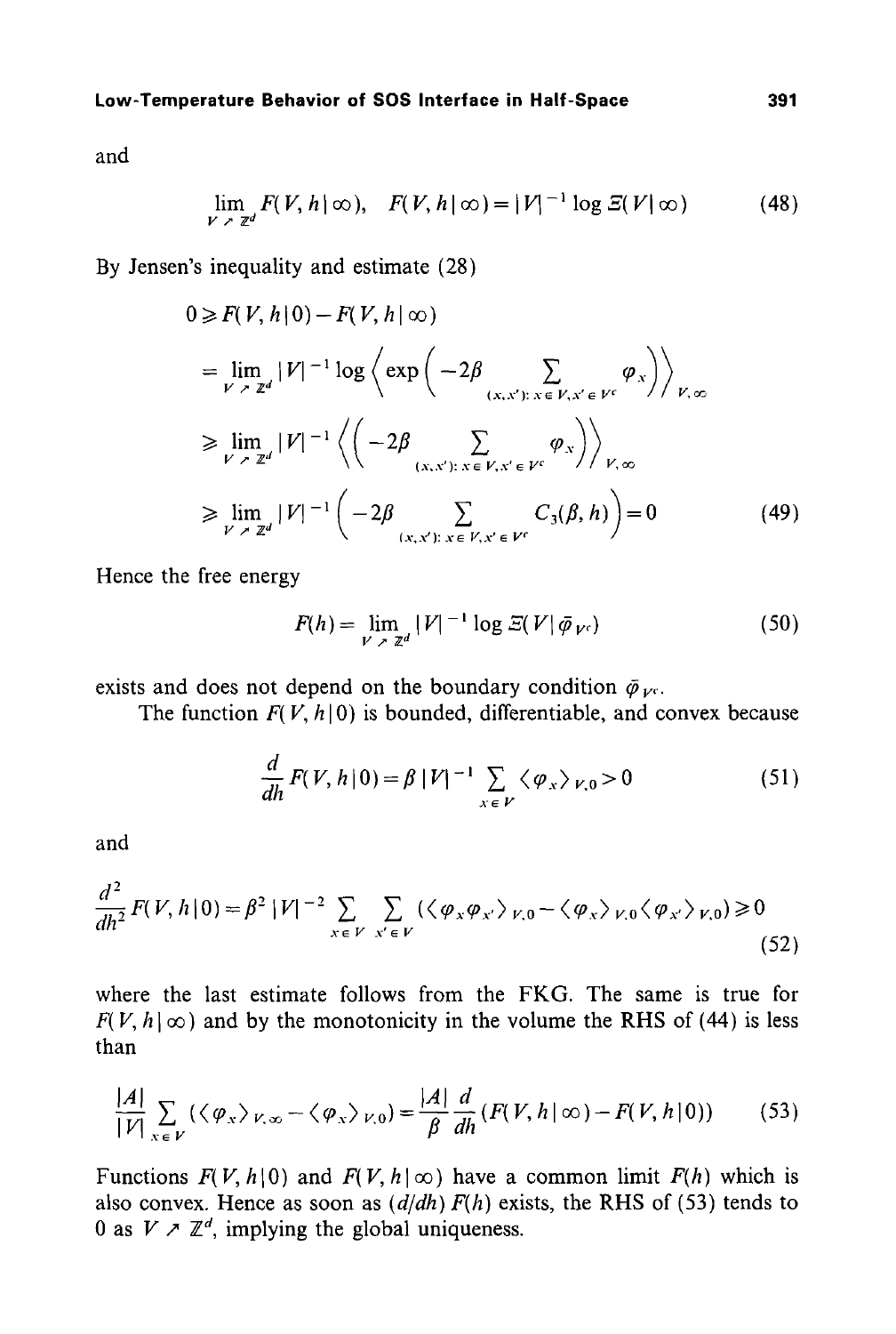The differentiability of  $F(h)$  follows from ref. 4, where the convergent polymer series for  $F(h)$ ,  $h \in (h^*_{k}(\beta), h^*_{k-1}(\beta))$ , was constructed. This series can be differentiated term by term, which gives the value of *(d/dh) F(h).* 

### **9. THE DEPENDENCE ON THE BOUNDARY CONDITION**

For any domain V denote by  $\delta V$  its external boundary

$$
\delta V = \{x' \in V^c : \exists (x, x'), x \in V\}
$$
\n
$$
(54)
$$

Clearly the state  $\langle \cdot \rangle_{V, \bar{\varphi}_{\nu c}}$  depends only on  $\bar{\varphi}_{\delta V}$  and we freely use the notation  $\langle \cdot \rangle_{V, \bar{\varphi}_{3V}}$ .

Take a sufficiently large N, and let  $V_1$ ,  $V_2$  be cubes of linear size 2N and 4N: all cubes considered in this section are assumed to be centered at the origin. Consider now a domain  $V \supseteq V_2$  whose boundary  $\delta V$  may coincide in part with the boundary of a cube  $V'_2 \supseteq V_2$ . We assume that the boundary condition  $\bar{\varphi}_{V^c}$  is such that  $\bar{\varphi}_{\delta V}$  equals  $\varphi^{(k)}$  at all sites of  $\delta V$  which do not belong to  $\delta V_2'$ , where on the set  $\delta V \cap \delta V_2'$ ,  $\bar{\varphi}_x$  can differ from k on at most  $\sqrt{N}$  lattice sites. Introduce the event  $\mathscr{E}_0 = {\varphi_V : \Omega(\varphi_V) \cap V_1 \neq \emptyset}.$ Then

$$
\langle I_{\mathcal{L}}(\varphi_V) \rangle_{V, \bar{\varphi}_W} \leq e^{-C_7(\beta, h)N} \tag{55}
$$

To see this, denote, for  $\varphi_V \in \mathscr{E}_0$ , by  $\Omega_i(\varphi_V)$  the connected components of  $\Omega(\varphi_{V})$ . By the construction every  $\Omega_{i}(\varphi_{V})$  touches  $\delta V$  and there exists at least one component intersecting  $V_1$ . Without loss of generality we suppose that  $\Omega_1(\varphi_V)$  is such a component. This leads to the estimate

$$
\langle I_{\mathcal{S}_0}(\varphi_V) \rangle_{V, \bar{\varphi}_{\delta V}} \leq e^{2\beta C_4(\beta, h)} \sqrt{N} \langle I_{\mathcal{S}_0}(\varphi_V) \rangle_{V, k}
$$
  

$$
\leq e^{2\beta C_4(\beta, h)} \sqrt{N} e^{-C_5(\beta, h)N} [1 + C_8(\beta, h)]^{\sqrt{N}}
$$
  

$$
\leq e^{-C_7(\beta, h)N}
$$
 (56)

Here, in the first inequality, we used (38), reducing the problem to the calculation for the stable boundary condition  $\varphi^{(k)}$ . The second inequality follows in a standard way from the cluster expansion constructed for  $\langle \cdot \rangle_{V,k}$  in ref. 4. Namely, there are at most  $\sqrt{N}$  possibilities to choose the site of  $\delta V$  which is touched by  $\Omega_1$  and the sum of the *statistical weights*<sup>(4)</sup> of all possible  $\Omega_1$  touching this site is less than  $exp[-C_s(\beta, h) N]$ . (The bound takes into account the fact that the diameter of  $\Omega_1$ , and hence  $|\Omega_1|$ , is not less than N). The constant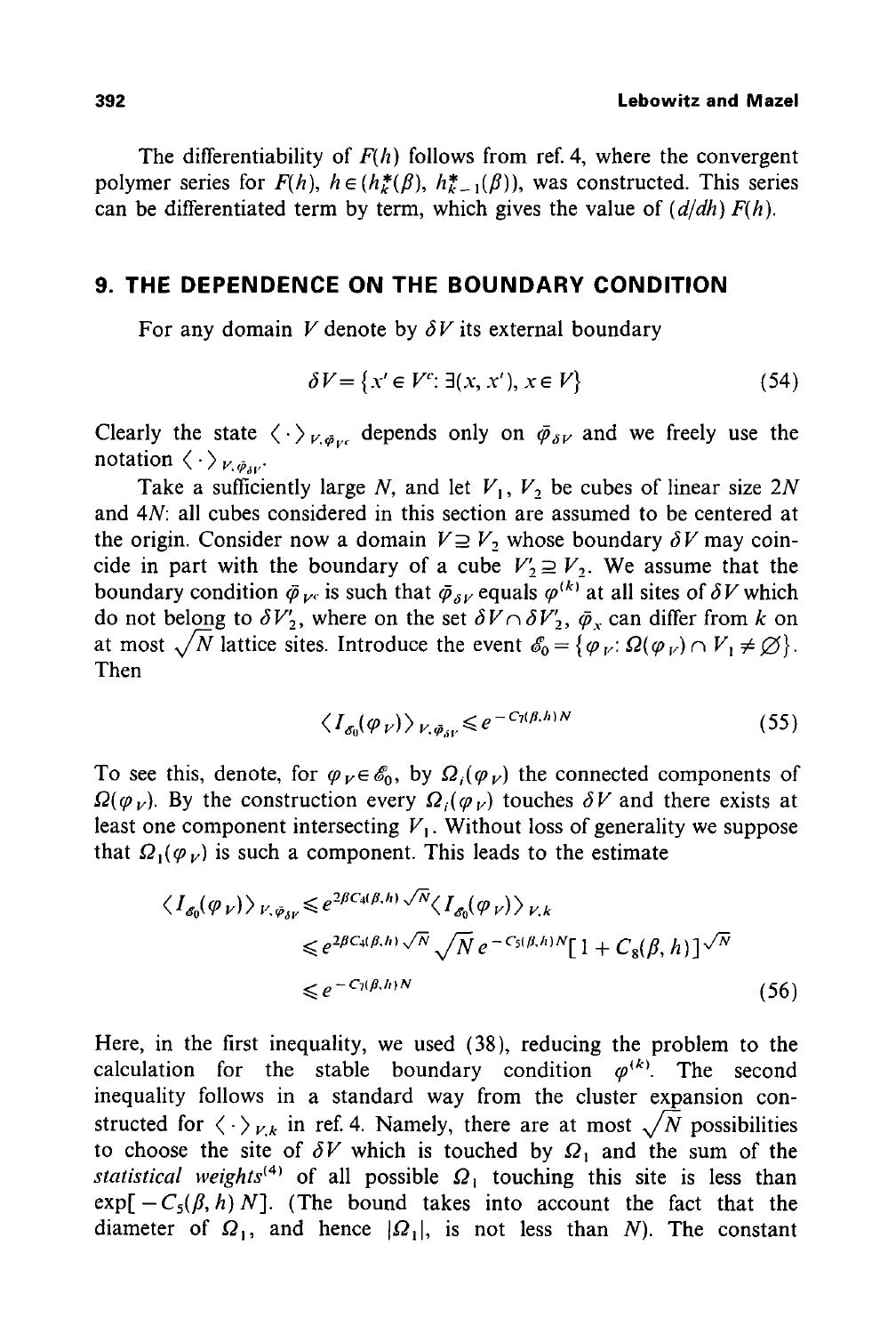$C_8(\beta, h)$  estimates the sum of the statistical weights of all possible  $\Omega_i$ touching a given lattice site and  $[1 + C_8(\beta, h)]^{\sqrt{N}}$  estimates the statistical weight of all possibilities to choose  $\Omega_i$ ,  $i \neq 1$ . The whole estimate makes use of the standard fact that the statistical weight of  $\Omega$  is the product of the statistical weights of  $\Omega_i$  and is an upper bound for the probability of  $\Omega$ (for definitions and details see ref. 4). The third inequality is trivial for  $C_7(\beta, h) = 0.5C_5(\beta, h)$  and N large enough.

Denote by  $\langle \varphi_0 | \mathcal{E}_0^c \rangle_{V, \bar{\varphi}_{\text{rec}}}$  the expectation of  $\varphi_0$  conditioned on the complement of  $\mathscr{E}_0$ . This means that there exists a cube  $V'_1 \supseteq V_t$  such that  $\varphi_x = \varphi_x^{(k)}$  for all  $x \in \delta V'_1$ . It is then a standard consequence of the polymer expansion that for some constant  $C_9(\beta, h)$ 

$$
|\langle \varphi_0 | \mathcal{E}_0^c \rangle_{V, \bar{\varphi}_{Vc}} - \langle \varphi_0 \rangle_{V,k} | \leq e^{-C_9(\beta, h)N} \tag{57}
$$

Together with (55) and (27), this gives us

$$
|\langle \varphi_0 \rangle_{V, \bar{\varphi}_{V^c}} - \langle \varphi_0 \rangle_{V, k}| = |\langle I_{\delta_0} \rangle_{V, \bar{\varphi}_{V^c}} (\langle \varphi_0 | \delta_0 \rangle_{V, \bar{\varphi}_{V^c}} - \langle \varphi_0 \rangle_{V, k}) + \langle I_{\delta_0^c} \rangle_{V, \bar{\varphi}_{V^c}} (\langle \varphi_0 | \delta_0^c \rangle_{V, \bar{\varphi}_{V^c}} - \langle \varphi_0 \rangle_{V, k})| \n\le e^{-C_1(\beta, h)N} C_2(\beta, h) + e^{-C_3(\beta, h)N} \n\le e^{-C_{10}(\beta, h)N}
$$
\n(58)

where  $C_{10}(\beta, h) = 0.5 \min(C_7(\beta, h), C_9(\beta, h))$  and N is large enough.

Now we extend (58) to a wider class of boundary conditions. Let  $V_3$ be the cube of linear size 6N. Consider a domain  $V \supseteq V_3$  which is a scaledup version of  $V$  considered before and suppose that the boundary condition  $\bar{\varphi}_{V^c}$  is such that  $\bar{\varphi}_{\delta V}$  equals  $\varphi^{(k)}$  except for at most  $(\sqrt{N})^2$  lattice sites belonging to  $\delta V \cap \delta V'_3$  (where, as before,  $V'_3 \supseteq V_3$  is a cube). Define  $\delta_i = \Delta_i \Delta_{i+1}$ , where  $\Delta_i$  is a cube of the linear size  $6N-2i+2$ . Let  $\Omega^{(i)}(\varphi_V)$ be a union of the connected components of the set  $\{x \in V \setminus \Delta_{i+1}: \varphi_x \neq \varphi_x^{(k)}\}$ adjacent to *V".* Introduce disjoint events

$$
\mathcal{E}_i = \{ \varphi_V : |\Omega^{(1)}(\varphi_V) \cap \delta_1| \ge \sqrt{N}, \dots, \\
|\Omega^{(i-1)}(\varphi_V) \cap \delta_{i-1}| \ge \sqrt{N}, |\Omega^{(i)}(\varphi_V) \cap \delta_i| < \sqrt{N} \} \tag{59}
$$
\n
$$
\mathcal{E}_c = \left( \bigcup_{i=1}^{N-1} \mathcal{E}_i \right)^c
$$

If  $\varphi_V \in \mathscr{E}_r$ , then the boundary contour  $\Omega(\varphi_V)$  contains at least  $N\sqrt{N}$ sites. Hence one has, similar to (56) or (40), the following estimate for the probability of  $\mathscr{E}_c$ :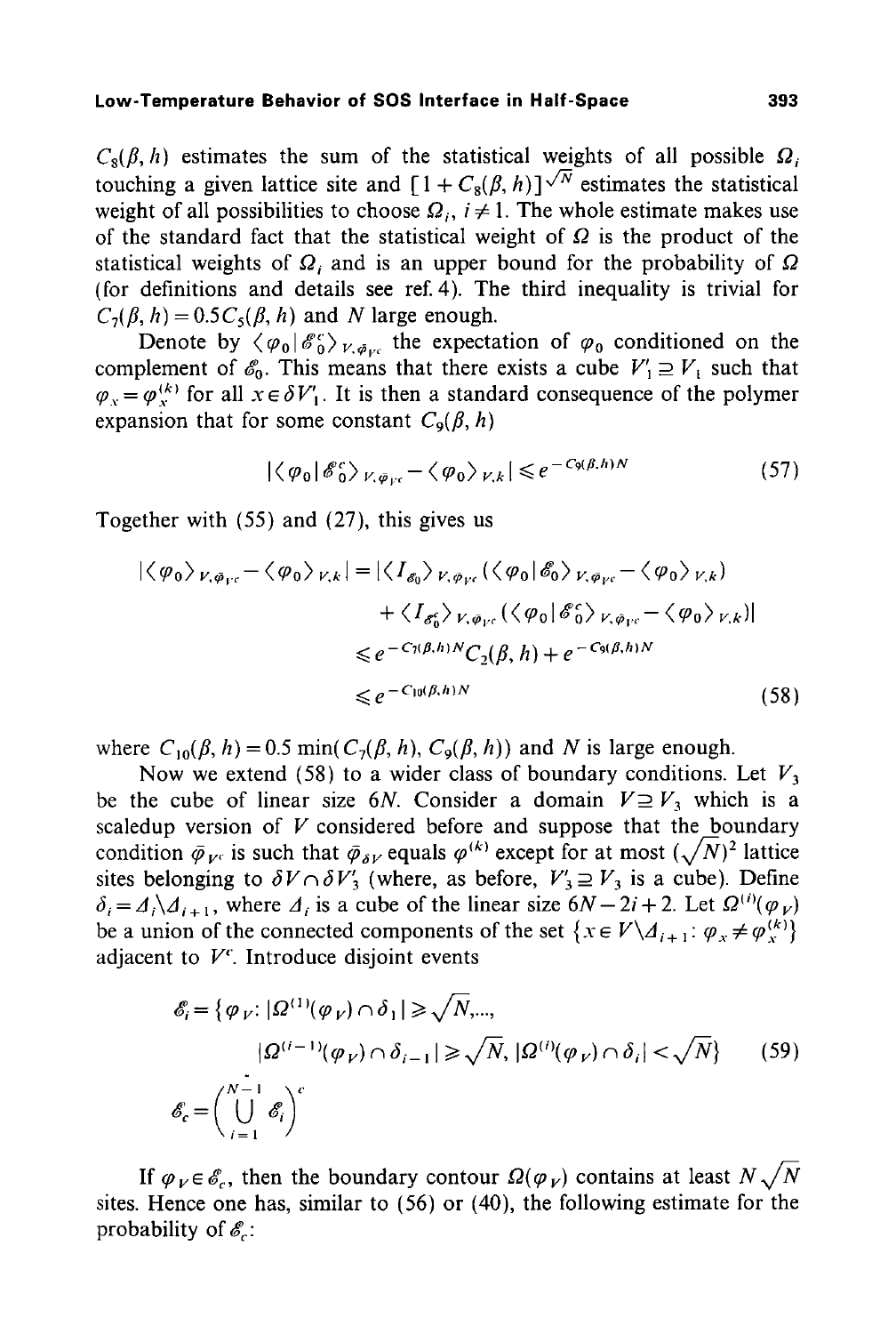$$
\langle I_{\mathcal{E}_c}(\varphi_V) \rangle_{V, \bar{\varphi}_{\delta V}} \leq e^{2\beta C_4(\beta, h)(\sqrt{N})^2} \langle I_{\mathcal{E}_c}(\varphi_V) \rangle_{V, k}
$$
  

$$
\leq e^{2\beta C_4(\beta, h)(\sqrt{N})^2} e^{-C_5(\beta, h)} \sqrt{N} N
$$
  

$$
\leq e^{-C_7(\beta, h) N} \sqrt{N}
$$
 (60)

For  $\varphi_V \in \mathscr{E}_i$  one can apply (58) to the domain  $V^i$  such that  $V^i \cup \delta V^i$  $(V\backslash\Omega_i(\varphi_V))\cup\Delta_i$ . This gives us the bound

$$
|\langle \varphi_0 | \mathscr{E}_i \rangle_{V, \tilde{\varphi}_{V^c}} - \langle \varphi_0 \rangle_{V, k}| \leq e^{-C_{10}(\beta, h)N}
$$
 (61)

Combining (60), (61), and (27), we conclude

$$
|\langle \varphi_0 \rangle_{V, \bar{\varphi}_{V^c}} - \langle \varphi_0 \rangle_{V, k}| = \left| \sum_{i=1}^{N-1} \langle I_{\delta_i} \rangle_{V, \bar{\varphi}_{V^c}} (\langle \varphi_0 | \hat{\mathscr{E}}_i \rangle_{V, \bar{\varphi}_{V^c}} - \langle \varphi_0 \rangle_{V, k}) + \langle I_{\delta_c} \rangle_{V, \bar{\varphi}_{V^c}} (\langle \varphi_0 | \hat{\mathscr{E}}_c \rangle_{V, \bar{\varphi}_{V^c}} - \langle \varphi_0 \rangle_{V, k}) \right|
$$
  

$$
\leq e^{-C_{10}(\beta, h)N} + e^{-C_{1}(\beta, h)N} \sqrt{N} C_2(\beta, h)
$$
  

$$
\leq 2e^{-C_{10}(\beta, h)N}
$$
 (62)

Expression (62) is a version of (58) which is weaker by the factor 2 in the RHS, but is applicable to the wider class of boundary conditions containing up to  $(\sqrt{N})^2$  unstable points instead of only  $\sqrt{N}$  required for (58).

The argument leading from (58) to (62) can be iterated several times. For example, the next step is the following. We extend (62) to the wider class of boundary conditions. Let  $V_4$  be the cube of the linear size 8N. Consider a domain  $V \supseteq V_4$  which is a scaledup version of V considered before and suppose that the boundary condition  $\bar{\varphi}_{V^c}$  is such that  $\bar{\varphi}_{\delta V}$  equals  $\varphi^{(k)}$ except for at most  $(\sqrt{N})^3$  lattice sites belonging to  $\delta V \cap \delta V'_4$  (here  $V'_4 \supseteq V_4$ is a cube). Define  $\delta_i = A_i \setminus A_{i+1}$ , where  $A_i$  is a cube of the linear size  $8N-2i + 2$ . Let  $\Omega^{(i)}(\varphi_V)$  be a union of the connected components of the set  ${x \in V \setminus \Lambda_{i+1}: \varphi_x \neq \varphi_x^{(k)}}$  adjacent to *V<sup>c</sup>*. Introduce disjoint events

$$
\mathcal{E}_i = \{ \varphi_V : |\Omega^{(1)}(\varphi_V) \cap \delta_1| \ge (\sqrt{N})^2, \dots, |\Omega^{(i-1)}(\varphi_V) \cap \delta_{i-1}| \ge (\sqrt{N})^2, \dots, |\Omega^{(i)}(\varphi_V) \cap \delta_i| < (\sqrt{N})^2 \}
$$
\n
$$
\mathcal{E}_c = \left(\bigcup_{i=1}^{N-1} \mathcal{E}_i\right)^c \tag{63}
$$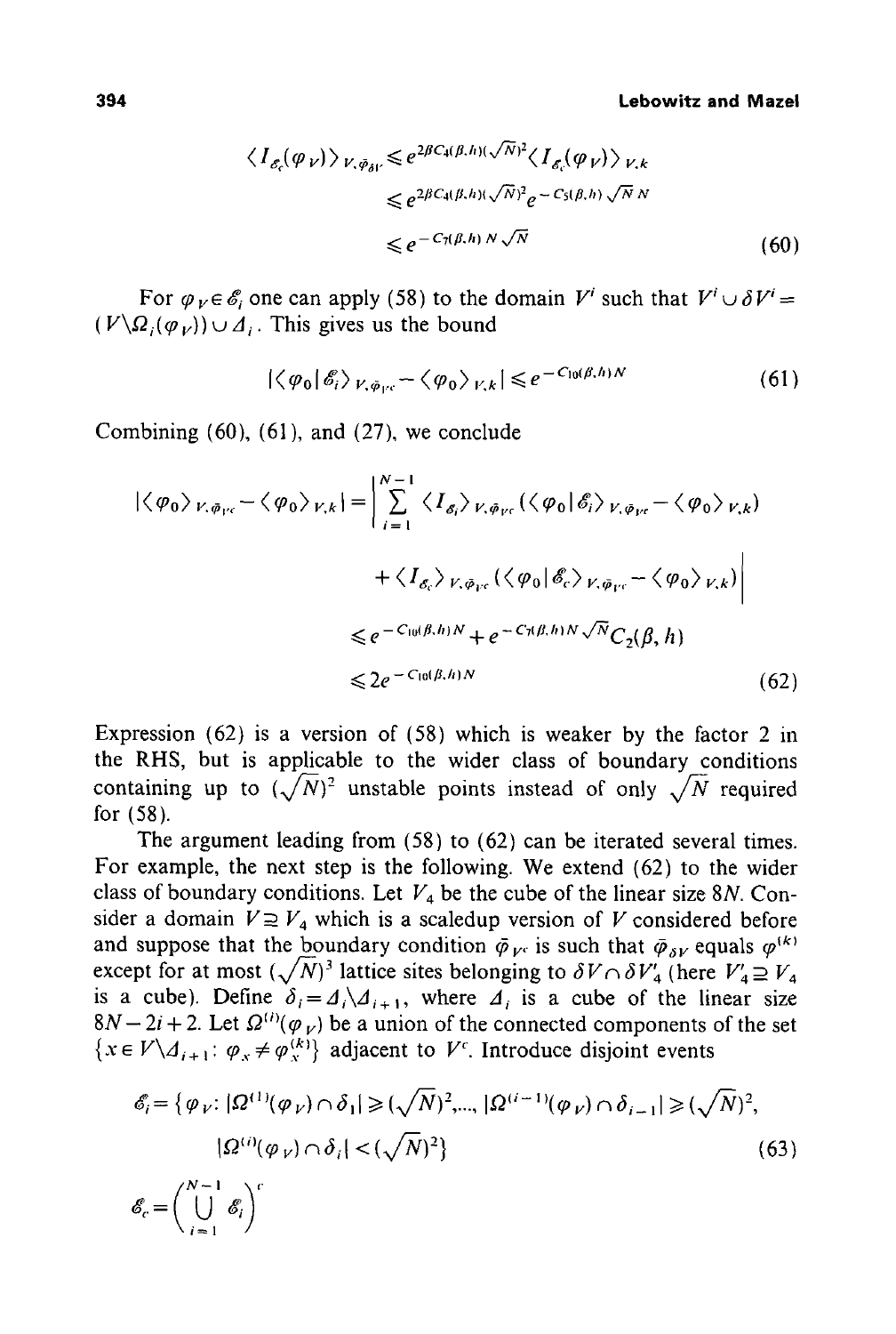If  $\varphi_V \in \mathscr{E}_c$ , then the boundary contour  $\Omega(\varphi_V)$  contains at least  $N(\sqrt{N})^2$  sites. Hence one has the following estimate for the probability of  $\mathscr{E}$ :

$$
\langle I_{\delta_c}(\varphi_V) \rangle_{V, \bar{\varphi}_{\delta V}} \leq e^{2\beta C_4(\beta, h)(\sqrt{N})^3} \langle I_{\delta_c}(\varphi_V) \rangle_{V, k}
$$
  

$$
\leq e^{2\beta C_4(\beta, h)(\sqrt{N})^3} e^{-C_5(\beta, h)(\sqrt{N})^2 N}
$$
  

$$
\leq e^{-C_7(\beta, h) N(\sqrt{N})^2}
$$
 (64)

which is obtained similarly to (56) or (40).

For  $\varphi_V \in \mathscr{E}$ , one can apply (62) to the domain *V'* such that  $V' \cup \delta V' =$  $(V\backslash \Omega_i(\varphi_V)) \cup A_i$ . This gives us the bound

$$
|\langle \varphi_0 | \mathcal{E}_i \rangle_{V, \bar{\varphi}_{V^c}} - \langle \varphi_0 \rangle_{V, k}| \leq e^{-C_{10}(\beta, h) N}
$$
 (65)

Combining (64), (65), and (27), we conclude

$$
|\langle \varphi_0 \rangle_{V, \bar{\varphi}_{V^c}} - \langle \varphi_0 \rangle_{V, k}| = \left| \sum_{i=1}^{N-1} \langle I_{\mathcal{E}_i} \rangle_{V, \bar{\varphi}_{V^c}} (\langle \varphi_0 | \mathcal{E}_i \rangle_{V, \bar{\varphi}_{V^c}} - \langle \varphi_0 \rangle_{V, k}) + \langle I_{\mathcal{E}_c} \rangle_{V, \bar{\varphi}_{V^c}} (\langle \varphi_0 | \mathcal{E}_c \rangle_{V, \bar{\varphi}_{V^c}} - \langle \varphi_0 \rangle_{V, k}) \right|
$$
  

$$
\leq 2e^{-C_{10}(\beta, h) N} + e^{-C_{1}(\beta, h) N(\sqrt{N})^2} C_{2}(\beta, h)
$$
  

$$
\leq 3e^{-C_{10}(\beta, h) N}
$$
 (66)

Expression (66) is a version of (58) which is weaker by the factor 3 in the RHS but is applicable to the wider class of boundary conditions containing  $(\sqrt{N})^3$  unstable points instead of  $\sqrt{N}$  for (58).

After 2d iterations one obtains that for a cube V of the linear size *4dN*  with boundary condition  $\bar{\varphi}_{\delta V}$  containing not more than  $(\sqrt{N})^{2d}$  unstable points, i.e., for an arbitrary  $\bar{\varphi}_{V^c}$ ,

$$
|\langle \varphi_0 \rangle_{V, \bar{\varphi}_{V^c}} - \langle \varphi_0 \rangle_{V, k}| \leq 2de^{-C_{10}(\beta, h)N}
$$
 (67)

which obviously implies

$$
\sup_{\bar{\varphi}_V, \bar{\varphi}'_V} |\langle \varphi_0 \rangle_{V, \bar{\varphi}_V} - \langle \varphi_0 \rangle_{V, \bar{\varphi}'_{V'}}| \leq e^{-C_1(\beta, h) 4dN} \tag{68}
$$

for  $C_1(\beta, h) = C_{10}(\beta, h)/8d$  and N large enough. This finishes the proof of the Theorem.

Note that an analog of (68) for any local function  $f(\varphi_A)$  can be obtained either by a similar argument or directly from (68) and the finitevolume version of (44).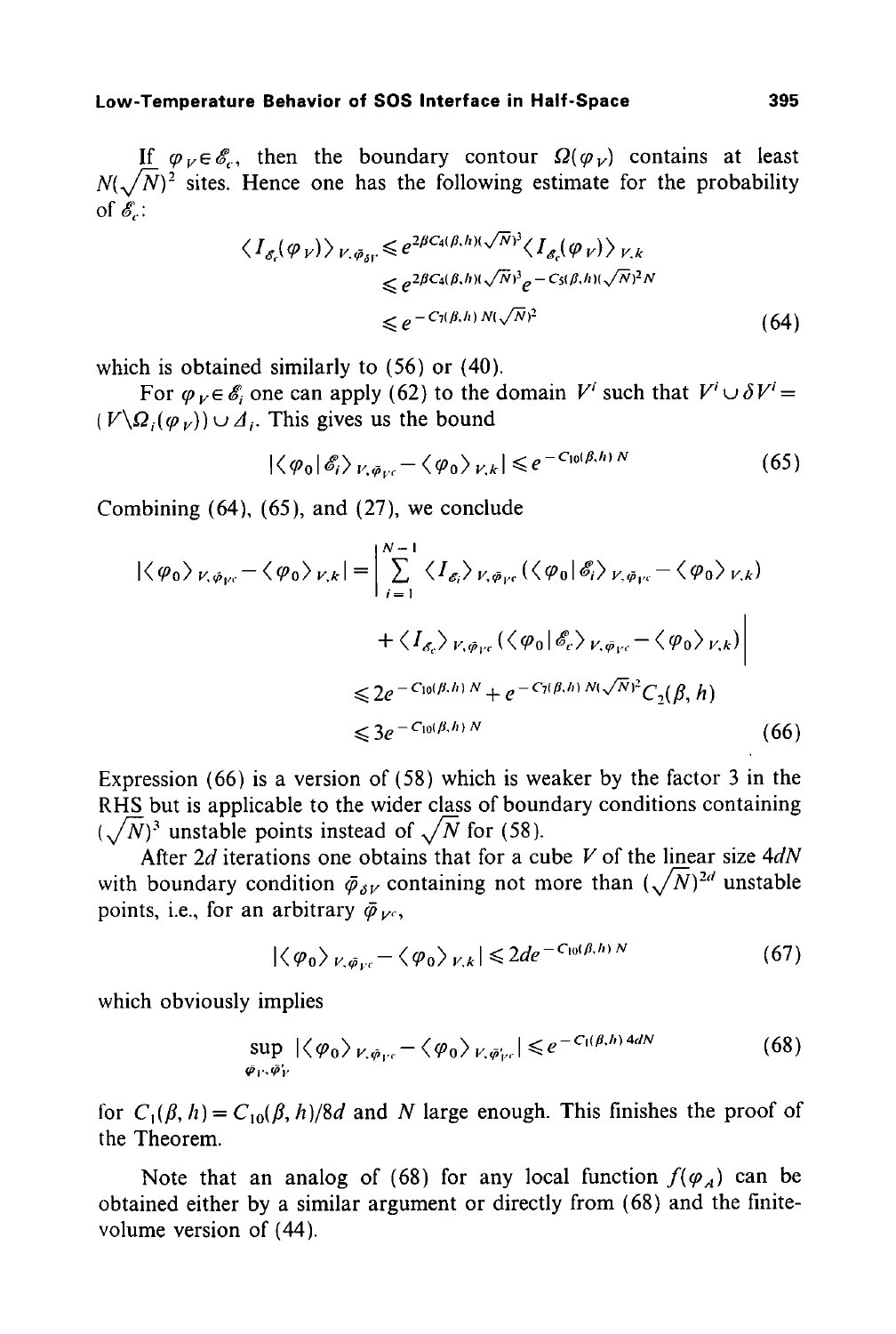#### **APPENDIX**

To correct the mistake in ref. 4 one should replace the second paragraph on p. 560 of ref. 4 by the following.

First we construct  $h^*_{\nu}(\beta)$ . For this purpose we complete the set of elementary cylinders by all cylinders  $\eta = (\tilde{\eta}, k + 1, k)$  and  $\eta = (\tilde{\eta}, k, k + 1)$ . Then for contours  $\Gamma = \{y^{\text{ext}}, \gamma_i, y^{\text{int.}}\}$  we redefine the statistical weight of  $\Gamma$ as

$$
\tilde{w}(\Gamma) = Z^{-1}(\text{Supp}(\Gamma)^{(E(\Gamma),\dots)})
$$
\n
$$
\times w(\gamma^{\text{ext}}) Z(\text{Supp}_{e}(\Gamma)^{(I(\gamma^{\text{ext}}),\dots)})
$$
\n
$$
\times \prod_{i} w(\gamma_{i}) Z(\text{Supp}_{i}(\Gamma)^{(I(\gamma_{i}),\dots)})
$$
\n
$$
\times \prod_{j} w(\gamma^{\text{int},j}) \frac{\Xi(\bar{\gamma}^{\text{int},j(\gamma^{\text{int},j)},S(\gamma^{\text{int},j}))}}{\Xi(\bar{\gamma}^{\text{int},j(E(\Gamma),S(\gamma^{\text{int},j}))})}
$$

instead of (2.14). Obviously representation (2.33) remains valid for both  $\mathcal{Z}(V^{(k,\cdot)})$  and  $\mathcal{Z}(V^{(k+1,\cdot)})$ , but we do not have good bounds for  $\tilde{w}(\eta)$  and  $\tilde{w}(\Gamma)$ . Hence the cluster expansion for log  $\mathcal{Z}(V^{(k,\cdot)})$  and log  $\mathcal{Z}(V^{(k+1,\cdot)})$ cannot be written immediately. Instead of this we introduce the truncated statistical weights

$$
\bar{w}(\eta) = \min(\tilde{w}(\eta), \exp\{-\frac{1}{3}\beta |\tilde{\eta}| L(\eta)\})
$$
 (2.46a)

and

$$
\bar{w}(\Gamma) = \min\left(\tilde{w}(\Gamma), w(\Gamma) \prod_{j} w(\gamma^{\text{int},j})^{-1} \exp\left\{-\frac{1}{3} \sum_{j} \beta |\tilde{\gamma}^{\text{int},j}| L(\gamma^{\text{int},j})\right\}\right)
$$
\n(2.46b)

and the corresponding partition functions  $\overline{S}(V^{(k,.)})$  and  $\overline{S}(V^{(k+1,.)})$ .

### **ACKNOWLE DG M ENTS**

We are greatly indebted to F. Cesi and F. Martinelli for many very helpful e-mail conversations. This work was supported by NSF grant DMR 92-13424.

### **REFERENCES**

- 1. J. Bricmont, A. El. Mellouki, and J. Fr6hlich, Random surfaces in statistical mechanics: Roughening, rounding, wetting *..... J. Stat. Phys.* 42:743-798 (1986).
- 2. J. Bricmont, J. R. Fontaine, and J. L. Lebowitz, Surface tension, percolation and roughening, J. *Stat. Phys.* 29:193-203 (1982).